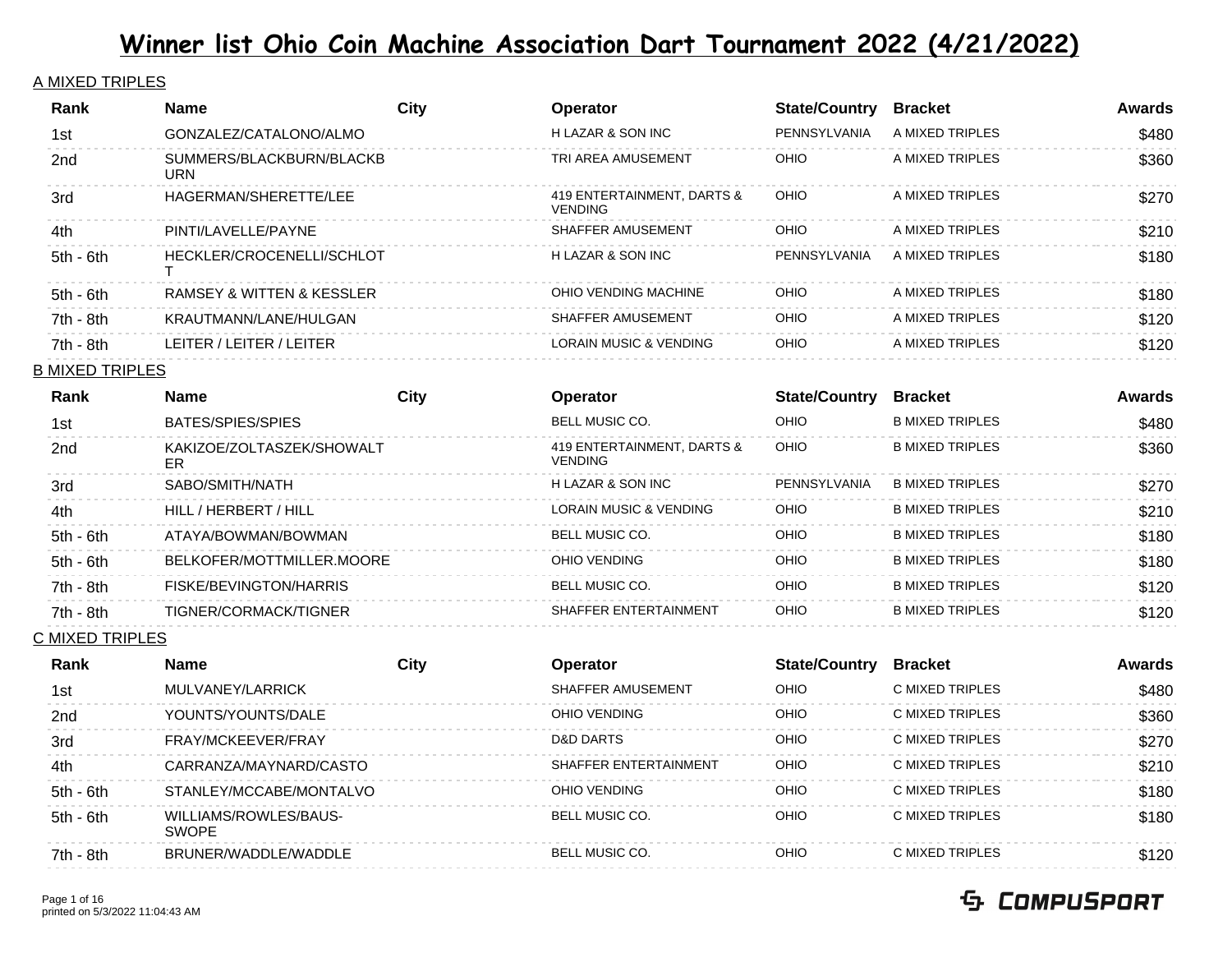| 7th - 8th               | DULAK/DULAK/DULAK             |      | H LAZAR & SON INC                            | PENNSYLVANIA         | C MIXED TRIPLES         | \$120  |
|-------------------------|-------------------------------|------|----------------------------------------------|----------------------|-------------------------|--------|
| <b>D MIXED TRIPLES</b>  |                               |      |                                              |                      |                         |        |
| Rank                    | Name                          | City | Operator                                     | <b>State/Country</b> | <b>Bracket</b>          | Awards |
| 1st                     | JONES/MCKEEVER/DOMINICK       |      | <b>D&amp;D DARTS</b>                         | OHIO                 | <b>D MIXED TRIPLES</b>  | \$480  |
| 2nd                     | CROSS / CROSS / RATCLIFF      |      | <b>LORAIN MUSIC &amp; VENDING</b>            | OHIO                 | <b>D MIXED TRIPLES</b>  | \$360  |
| 3rd                     | STOTT/WILLIAMSON/BOYER        |      | BELL MUSIC CO.                               | OHIO                 | D MIXED TRIPLES         | \$270  |
| 4th                     | RYAN/HENRY/GAMBLE             |      | <b>D&amp;D DARTS</b>                         | OHIO                 | D MIXED TRIPLES         | \$210  |
| $5th - 6th$             | RAMSEY & PARSON & SMITH       |      | <b>NEXGEN VENDING</b>                        | OHIO                 | <b>D MIXED TRIPLES</b>  | \$180  |
| $5th - 6th$             | SOROCHMAN/WILLIAMS/KRAME<br>R |      | <b>H LAZAR &amp; SON INC</b>                 | PENNSYLVANIA         | D MIXED TRIPLES         | \$180  |
| 7th - 8th               | JONES/LANCASTER/LANCASTER     |      | CITY AMUSEMENT ENTERPRISES                   | OHIO                 | D MIXED TRIPLES         | \$120  |
| 7th - 8th               | YOUNG & WAUGH & WAUGH         |      | OHIO VENDING MACHINE                         | OHIO                 | D MIXED TRIPLES         | \$120  |
| <b>LADIES DOUBLES A</b> |                               |      |                                              |                      |                         |        |
| Rank                    | <b>Name</b>                   | City | <b>Operator</b>                              | <b>State/Country</b> | <b>Bracket</b>          | Awards |
| 1st                     | ZEKAS/HECKLER                 |      | H LAZAR & SON INC                            | PENNSYLVANIA         | LADIES DOUBLES A        | \$280  |
| 2 <sub>nd</sub>         | LIGGETT/MEYER                 |      | 419 ENTERTAINMENT, DARTS &<br><b>VENDING</b> | OHIO                 | <b>LADIES DOUBLES A</b> | \$200  |

### 3rd BARRETT/DIVERS H LAZAR & SON INC PENNSYLVANIA LADIES DOUBLES A \$100 LUCK OF THE DRAW

| Rank            | <b>Name</b>                          | City | Operator | <b>State/Country</b> | <b>Bracket</b>         | <b>Awards</b> |
|-----------------|--------------------------------------|------|----------|----------------------|------------------------|---------------|
| 1st             | <b>J.CARPENTER &amp; C.WINSLOW</b>   |      |          |                      | LUCK OF THE DRAW-FINAL | \$750         |
| 2 <sub>nd</sub> | M.BLACKBURN & J.PROSSER              |      |          |                      | LUCK OF THE DRAW-FINAL | \$500         |
| 3rd             | <b>C.SPITTLER &amp; M.CROCENELLI</b> |      |          |                      | LUCK OF THE DRAW-FINAL | \$350         |
| 4th             | <b>T.BREWSTER &amp; M.SHERETTE</b>   |      |          |                      | LUCK OF THE DRAW-FINAL | \$200         |
| $5th - 6th$     | <b>I.BROWN &amp; E.DAVIS</b>         |      |          |                      | LUCK OF THE DRAW-FINAL | \$120         |
| $5th - 6th$     | P.WEBB & F.SOLTERO                   |      |          |                      | LUCK OF THE DRAW-FINAL | \$120         |
| 7th - 8th       | <b>J.KORMICK &amp; B.IHRIG</b>       |      |          |                      | LUCK OF THE DRAW-FINAL | \$100         |
| 7th - 8th       | K.HANES & C.SPITTLER                 |      |          |                      | LUCK OF THE DRAW-FINAL | \$100         |
| 9th - 12th      | <b>J.CARRANZA &amp; P.ATAYA</b>      |      |          |                      | LUCK OF THE DRAW-FINAL | \$80          |
| 9th - 12th      | K.HACKER & K.STADLER                 |      |          |                      | LUCK OF THE DRAW-FINAL | \$80          |
| 9th - 12th      | M.GEORGE & B.MCKEE                   |      |          |                      | LUCK OF THE DRAW-FINAL | \$80          |
| 9th - 12th      | M.MULVANEY & J.LANE                  |      |          |                      | LUCK OF THE DRAW-FINAL | \$80          |
| 13th - 16th     | D.FELDPUSCH & M.NATH                 |      |          |                      | LUCK OF THE DRAW-FINAL | \$60          |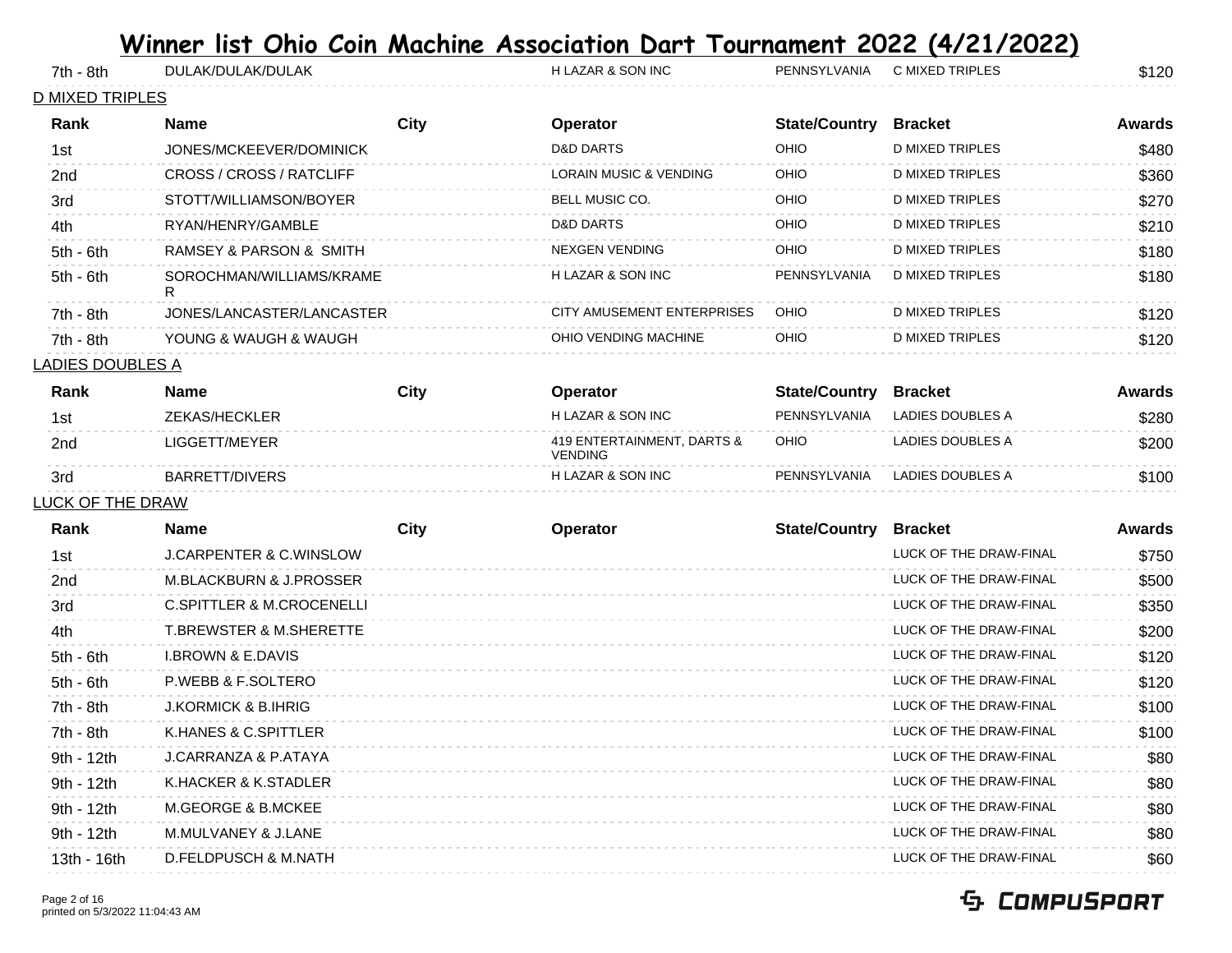| $13th - 16th$ | D.LOFTON & C.HACKER              | LUCK OF THE DRAW-FINAL | \$60 |
|---------------|----------------------------------|------------------------|------|
| $13th - 16th$ | J.JOSPEH & T.BLACKBURN           | LUCK OF THE DRAW-FINAL | \$60 |
| $13th - 16th$ | <b>J.LEONARD &amp; S.SANCHEZ</b> | LUCK OF THE DRAW-FINAL | \$60 |
| 17th - 24th   | A.NORRIS & C.DULAK               | LUCK OF THE DRAW #1    | \$40 |
| 17th - 24th   | D.JUILLERAT & B.COOPER           | LUCK OF THE DRAW #1    | \$40 |
| 17th - 24th   | <b>J.BADE &amp; S.YONTS</b>      | LUCK OF THE DRAW #2    | \$40 |
| 17th - 24th   | L.COURTWRIGHT & B.MAUL           | LUCK OF THE DRAW #2    | \$40 |
| 17th - 24th   | R.OILER & M.ORTEGA               | LUCK OF THE DRAW #3    | \$40 |
| 17th - 24th   | Z.ROSS & D.ROSS                  | LUCK OF THE DRAW #3    | \$40 |
| 17th - 24th   | <b>B.CLINE &amp; A.LIEBER</b>    | LUCK OF THE DRAW #4    | \$40 |
| 17th - 24th   | S.THAYER & J.DOWNEY              | LUCK OF THE DRAW #4    | \$40 |
|               |                                  |                        |      |

## MASTER LADIES DOUBLES

| Rank            | <b>Name</b>   | City | Operator                                     | <b>State/Country</b> | Bracket               | Awards |
|-----------------|---------------|------|----------------------------------------------|----------------------|-----------------------|--------|
| 1st             | WALTON/HUGHES |      | H LAZAR & SON INC                            | PENNSYLVANIA         | MASTER LADIES DOUBLES | \$280  |
| 2 <sub>nd</sub> | TERRY/STADLER |      | 419 ENTERTAINMENT, DARTS &<br><b>VENDING</b> | OHIO                 | MASTER LADIES DOUBLES | \$200  |

#### MASTER LADIES SINGLES

| Rank | Name                | City          | <b>Operator</b>                              | <b>State/Country</b> | Bracket                      | Awards |
|------|---------------------|---------------|----------------------------------------------|----------------------|------------------------------|--------|
| 1st  | <b>WANDA COONTZ</b> | <b>AKRON</b>  | LORAIN MUSIC & VENDING                       | OHIO                 | MASTER LADIES SINGLES        | \$250  |
| 2nd  | <b>DEVYN CROUGH</b> |               | H LAZAR & SON INC                            | PENNSYLVANIA         | MASTER LADIES SINGLES        | \$200  |
| 3rd  | <b>OLIVIA TERRY</b> | <b>TOLEDO</b> | 419 ENTERTAINMENT, DARTS &<br><b>VENDING</b> | OHIO                 | <b>MASTER LADIES SINGLES</b> | \$100  |

### MASTER MIXED TRIPLES

| Rank | Name                                       | City | <b>Operator</b>                       | <b>State/Country</b> | <b>Bracket</b>       | Awards |
|------|--------------------------------------------|------|---------------------------------------|----------------------|----------------------|--------|
| 1st  | KIRKENDOLL/KIRKENDOLL/PATT<br><b>ERSON</b> |      | OHIO VENDING                          | OHIO                 | MASTER MIXED TRIPLES | \$480  |
| 2nd  | WARD/BARNES/PAYNE                          |      | SHAFFER AMUSEMENT                     | OHIO                 | MASTER MIXED TRIPLES | \$360  |
| 3rd  | OLIC/OLIC/KUNKELI                          |      | OHIO VENDING                          | OHIO                 | MASTER MIXED TRIPLES | \$270  |
| 4th  | TERRY/GANNON/HILL                          |      | 419 ENTERTAINMENT, DARTS &<br>VENDING | OHIO                 | MASTER MIXED TRIPLES | \$210  |

#### MASTER OPEN DOUBLES

| Rank | Name              | City | Operator              | <b>State/Country</b> | <b>Bracket</b>      | Awards |
|------|-------------------|------|-----------------------|----------------------|---------------------|--------|
| 1st  | CARPENTER/GARN    |      | <b>BELL MUSIC CO.</b> | OHIO                 | MASTER OPEN DOUBLES | \$420  |
| 2nd  | PLESSINGER / OPIE |      | PIONEER VENDING       | <b>INDIANA</b>       | MASTER OPEN DOUBLES | \$320  |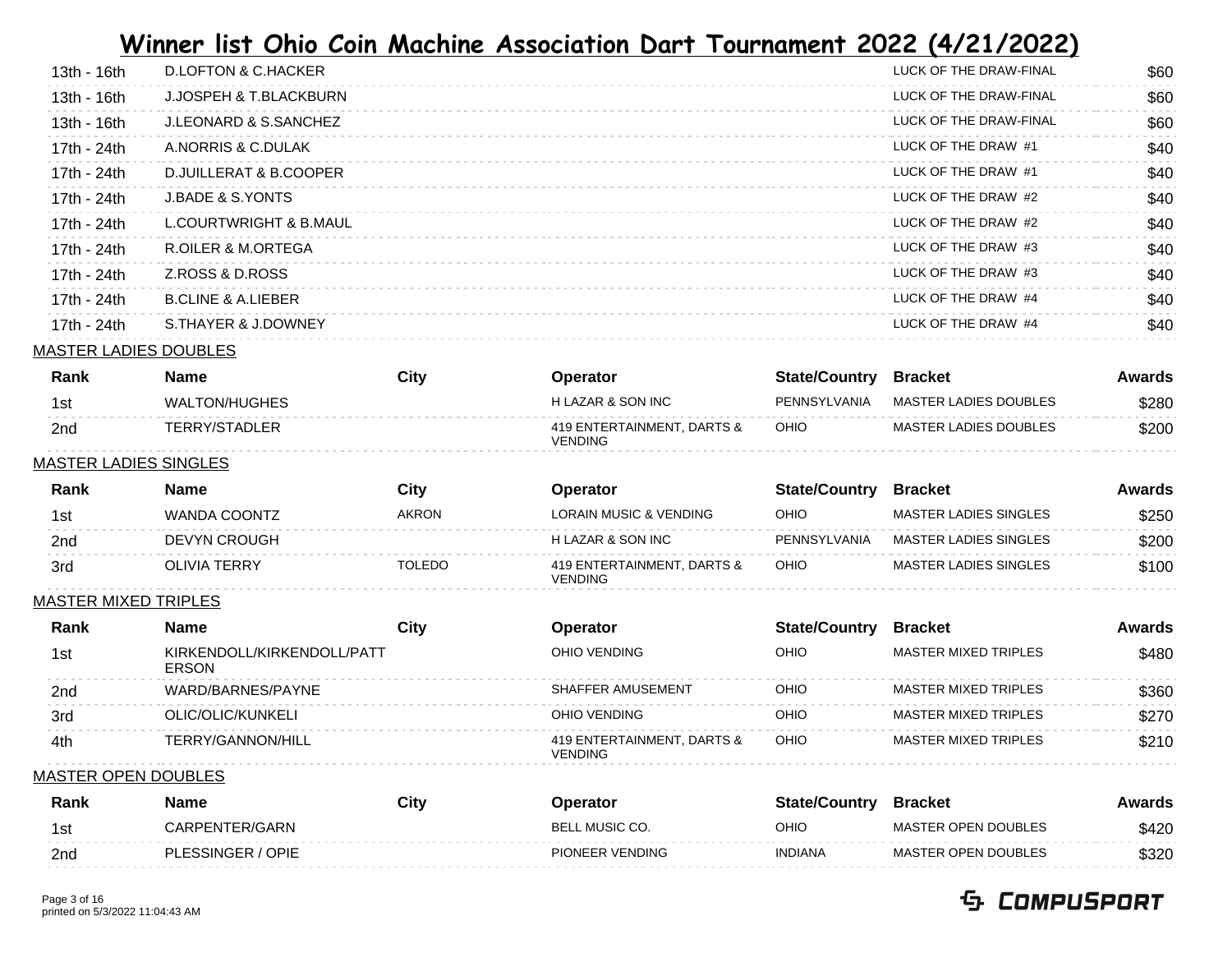| 3rd                        | ———<br>BANDIT/PAYNE        | <b>PORT MODERNIE</b> | SHAFFER AMUSEMENT                            | , vui numen<br>OHIO  | 17 ==7 =>==7<br><b>MASTER OPEN DOUBLES</b> | \$260         |
|----------------------------|----------------------------|----------------------|----------------------------------------------|----------------------|--------------------------------------------|---------------|
| 4th                        | KESSLER/KIRKENDOLL         |                      | OHIO VENDING                                 | OHIO                 | MASTER OPEN DOUBLES                        | \$220         |
| <b>MASTER OPEN SINGLES</b> |                            |                      |                                              |                      |                                            |               |
| Rank                       | <b>Name</b>                | <b>City</b>          | Operator                                     | <b>State/Country</b> | <b>Bracket</b>                             | <b>Awards</b> |
| 1st                        | <b>JJ CARPENTER</b>        | <b>ASHLAND</b>       | BELL MUSIC CO.                               | OHIO                 | <b>MASTER OPEN SINGLES</b>                 | \$250         |
| 2nd                        | <b>MIKE SIGALL</b>         | <b>ROCHESTER</b>     | H LAZAR & SON INC                            | OHIO                 | MASTER OPEN SINGLES                        | \$200         |
| 3rd                        | <b>MIKE PATTERSON</b>      | <b>ELYRIA</b>        | OHIO VENDING                                 | OHIO                 | <b>MASTER OPEN SINGLES</b>                 | \$120         |
| 4th                        | <b>HOWARD HILL</b>         |                      | 419 ENTERTAINMENT, DARTS &<br><b>VENDING</b> | OHIO                 | <b>MASTER OPEN SINGLES</b>                 | \$80          |
| $5th - 6th$                | <b>BRANDON KESSLER</b>     | CAREY                | OHIO VENDING                                 | OHIO                 | <b>MASTER OPEN SINGLES</b>                 | \$60          |
| $5th - 6th$                | <b>SID VAUGHN</b>          | <b>PITTSBURGH</b>    | H LAZAR & SON INC                            | PENNSYLVANIA         | <b>MASTER OPEN SINGLES</b>                 | \$60          |
| 7th - 8th                  | <b>ANDY OLIC</b>           | <b>CRESTLINE</b>     | OHIO VENDING                                 | OHIO                 | <b>MASTER OPEN SINGLES</b>                 | \$40          |
| 7th - 8th                  | <b>DENNY GARN</b>          | <b>JEROMESVILLE</b>  | BELL MUSIC CO.                               | OHIO                 | <b>MASTER OPEN SINGLES</b>                 | \$40          |
| 9th - 12th                 | <b>JAMIE PAYNE</b>         | SPRINGFIELD          | SHAFFER AMUSEMENT                            | OHIO                 | <b>MASTER OPEN SINGLES</b>                 | \$20          |
| 9th - 12th                 | <b>JERMAINE KIRKENDOLL</b> | LORAIN               | OHIO VENDING                                 | OHIO                 | <b>MASTER OPEN SINGLES</b>                 | \$20          |
| 9th - 12th                 | <b>JORDAN CROSS</b>        | <b>CINCINNATI</b>    | PIONEER VENDING                              | <b>INDIANA</b>       | MASTER OPEN SINGLES                        | \$20          |
| 9th - 12th                 | <b>MATT BLACKBURN</b>      |                      | TRI AREA AMUSEMENT                           | OHIO                 | <b>MASTER OPEN SINGLES</b>                 | \$20          |
| <b>MASTER OPEN TEAM</b>    |                            |                      |                                              |                      |                                            |               |
| Rank                       | <b>Name</b>                | <b>City</b>          | Operator                                     | <b>State/Country</b> | <b>Bracket</b>                             | <b>Awards</b> |
| 1st                        | HERE WE GO                 |                      | H LAZAR & SON INC                            | PENNSYLVANIA         | <b>MASTER OPEN TEAM</b>                    | \$720         |
| 2nd                        | <b>BULLMASTERS</b>         |                      | <b>SHAFFER AMUSEMENT</b>                     | OHIO                 | <b>MASTER OPEN TEAM</b>                    | \$520         |
| 3rd                        | LET'S GO BRANDON (BELL)    |                      | <b>BELL MUSIC CO.</b>                        | OHIO                 | <b>MASTER OPEN TEAM</b>                    | \$340         |
| MINI SINGLES #1            |                            |                      |                                              |                      |                                            |               |
| Rank                       | <b>Name</b>                | City                 | <b>Operator</b>                              | <b>State/Country</b> | <b>Bracket</b>                             | <b>Awards</b> |
| 1st                        | <b>JOEY MOORE</b>          | <b>ELYRIA</b>        | OHIO VENDING                                 | OHIO                 | MINI SINGLES #1                            | \$60          |
| 2nd                        | <b>STEVE GREEN</b>         |                      | <b>NEXGEN VENDING</b>                        | OHIO                 | MINI SINGLES #1                            | \$40          |
| 3rd - 4th                  | <b>AMBER FRAY</b>          |                      | <b>D&amp;D DARTS</b>                         | OHIO                 | MINI SINGLES #1                            | \$25          |

MINI SINGLES #10

| Rank | Name          | City | <b>Operator</b>            | <b>State/Country</b> | Bracket          | Awards |
|------|---------------|------|----------------------------|----------------------|------------------|--------|
|      | MARCUS GEORGE |      | CITY AMUSEMENT ENTERPRISES | <b>OHIO</b>          | MINI SINGLES #10 | \$60   |
| 2nd  | SHELLY THAYER |      | OHIO VENDING MACHINE       | OHIO                 | MINI SINGLES #10 | \$40   |

3rd - 4th STACY MCKEEVER D&D DARTS OHIO MINI SINGLES #1 \$25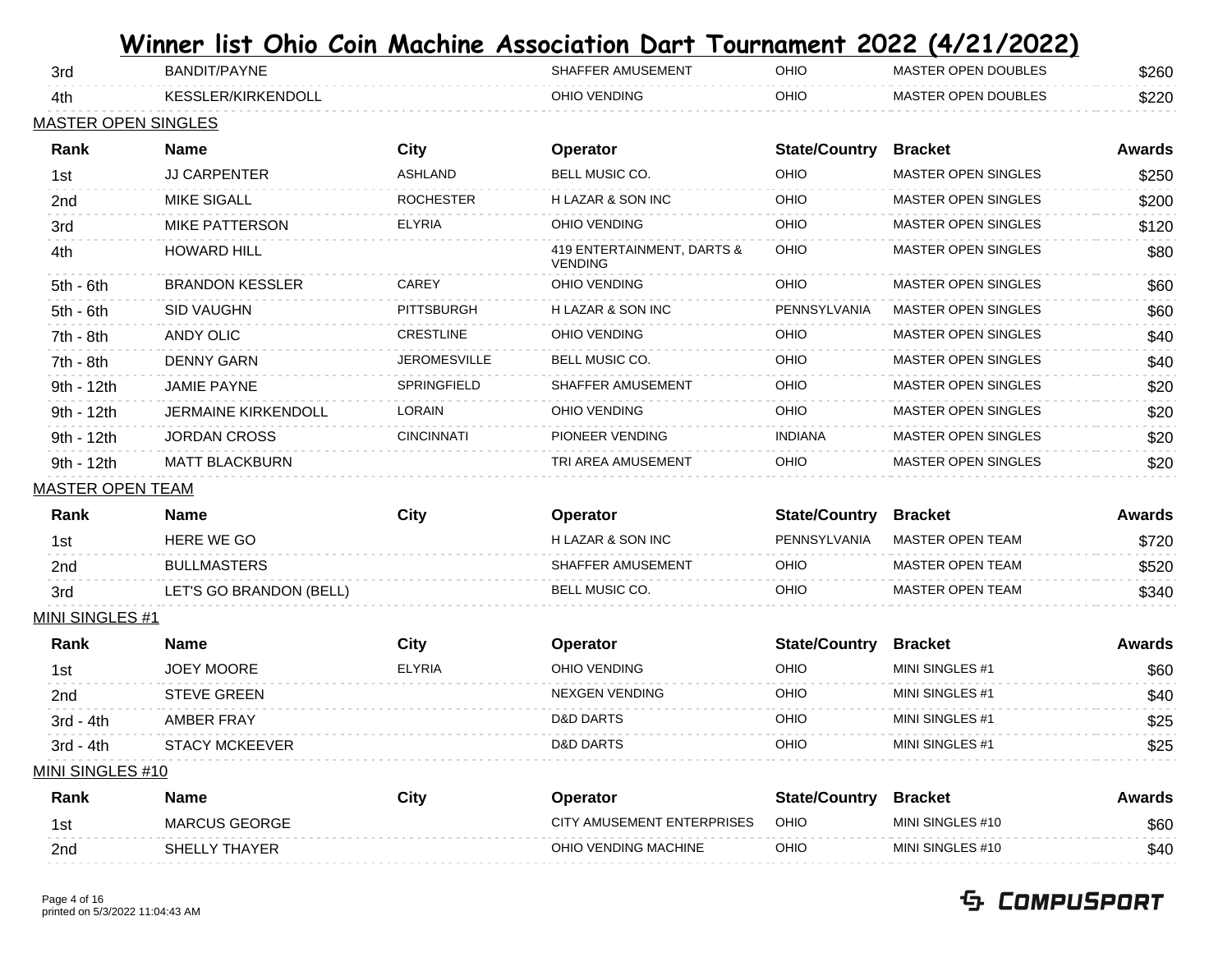| $3rd - 4th$              | <b>BOB IHRIG</b>     | H LAZAR & SON INC | PENNSYLVANIA | MINI SINGLES #10 | \$25 |
|--------------------------|----------------------|-------------------|--------------|------------------|------|
| $3rd - 4th$              | <b>TYLER KEPHART</b> | SHAFFER AMUSEMENT | OHIO         | MINI SINGLES #10 | \$25 |
| MINI SINGLES #11-MASTERS |                      |                   |              |                  |      |

| Rank        | Name                | City         | Operator                                     | <b>State/Country</b> | <b>Bracket</b>           | Awards |
|-------------|---------------------|--------------|----------------------------------------------|----------------------|--------------------------|--------|
| 1st         | SKINNY SOROCHMAN    |              | H LAZAR & SON INC                            | PENNSYLVANIA         | MINI SINGLES #11-MASTERS | \$60   |
| 2nd         | TRAVIS BREWSTER     | <b>AKRON</b> | <b>LORAIN MUSIC &amp; VENDING</b>            | OHIO                 | MINI SINGLES #11-MASTERS | \$40   |
| $3rd - 4th$ | <b>BOB CATALANO</b> |              | H LAZAR & SON INC                            | PENNSYLVANIA         | MINI SINGLES #11-MASTERS | \$25   |
| $3rd - 4th$ | <b>BRIAN GANNON</b> |              | 419 ENTERTAINMENT, DARTS &<br><b>VENDING</b> | OHIO                 | MINI SINGLES #11-MASTERS | \$25   |

#### MINI SINGLES #12

| Rank        | Name                | City           | <b>Operator</b>                                      | <b>State/Country</b> | <b>Bracket</b>    | Awards |
|-------------|---------------------|----------------|------------------------------------------------------|----------------------|-------------------|--------|
| 1st         | <b>ERNIE STAATS</b> | PARKERSBURG    | CITY AMUSEMENT ENTERPRISES                           | OHIO                 | MINI SINGLES #12  | \$60   |
| 2nd         | ROB LEONE           |                | <b>D&amp;D DARTS</b>                                 | OHIO                 | MINI SINGLES #12  | \$40   |
| $3rd - 4th$ | DYLAN ASHBY         |                | <b>GO FOR BROKE AMUSEMENTS &amp;</b><br><b>GAMES</b> | UNITED STATES        | MINI SINGI FS #12 | \$25   |
| $3rd - 4th$ | SHAYNE MCCONAHA     | SO. CHARLESTON | CITY AMUSEMENT ENTERPRISES                           | <b>OHIO</b>          | MINI SINGLES #12  | \$25   |

#### MINI SINGLES #13

| Rank        | Name                    | City          | <b>Operator</b>                              | <b>State/Country</b> | <b>Bracket</b>   | Awards      |
|-------------|-------------------------|---------------|----------------------------------------------|----------------------|------------------|-------------|
| 1st         | NATHAN HULGAN           | MORAINE       | SHAFFER AMUSEMENT                            | OHIO                 | MINI SINGLES #13 | <b>\$60</b> |
| 2nd         | DAMION LOFTON           | <b>TOLEDO</b> | 419 ENTERTAINMENT, DARTS &<br><b>VENDING</b> | OHIO                 | MINI SINGLES #13 | \$40        |
| $3rd - 4th$ | <b>BRANDON CRISWELL</b> | OН            | CITY AMUSEMENT ENTERPRISES                   | OHIO                 | MINI SINGLES #13 | \$25        |
| $3rd - 4th$ | <b>JAMES DOWNEY</b>     |               | SHAFFER ENTERTAINMENT                        | OHIO                 | MINI SINGLES #13 | \$25        |

#### MINI SINGLES #14

| Rank             | <b>Name</b>          | City          | <b>Operator</b>                              | <b>State/Country</b> | <b>Bracket</b>   | Awards |
|------------------|----------------------|---------------|----------------------------------------------|----------------------|------------------|--------|
| 1st              | <b>KENNY TANG</b>    | <b>TOLEDO</b> | 419 ENTERTAINMENT, DARTS &<br><b>VENDING</b> | OHIO                 | MINI SINGLES #14 | \$60   |
| 2nd              | XAVIER RYGALSKI      | <b>TOLEDO</b> | 419 ENTERTAINMENT, DARTS &<br><b>VENDING</b> | OHIO                 | MINI SINGLES #14 | \$40   |
| $3rd - 4th$      | <b>DAMION LOFTON</b> | <b>TOLEDO</b> | 419 ENTERTAINMENT, DARTS &<br><b>VENDING</b> | OHIO                 | MINI SINGLES #14 | \$25   |
| $3rd - 4th$      | DAVID JUILLERAT      |               | SHAFFER AMUSEMENT                            | OHIO                 | MINI SINGLES #14 | \$25   |
| MINI SINGLES #16 |                      |               |                                              |                      |                  |        |

| Rank | Name        | City          | Operator                                     | <b>State/Country</b> | <b>Bracket</b>   | Awards |
|------|-------------|---------------|----------------------------------------------|----------------------|------------------|--------|
| 1st  | ALEC LIEBER | <b>TOLEDO</b> | 419 ENTERTAINMENT, DARTS &<br><b>VENDING</b> | OHIO                 | MINI SINGLES #16 | \$60   |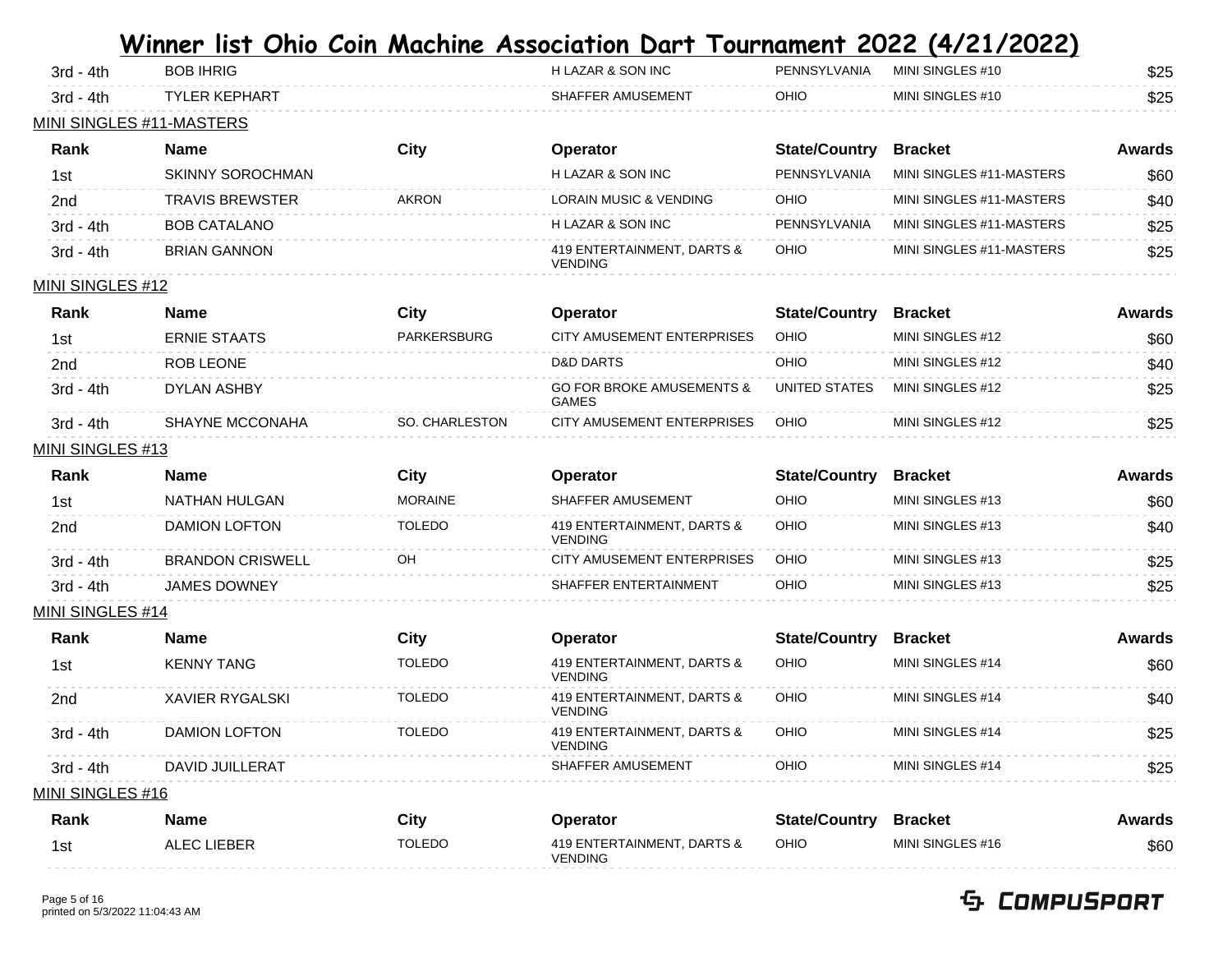| 2 <sub>nd</sub> | <b>ERIC BOWERS</b> | TOLEDO | 419 ENTERTAINMENT, DARTS &<br><b>VENDING</b> | <b>OHIO</b> | MINI SINGLES #16 | \$40 |
|-----------------|--------------------|--------|----------------------------------------------|-------------|------------------|------|
| $3rd - 4th$     | <b>CARSON MCIE</b> |        | <b>LORAIN MUSIC &amp; VENDING</b>            | OHIO        | MINI SINGLES #16 | \$25 |
| $3rd - 4th$     | ROBERT OILER       | OН     | CITY AMUSEMENT ENTERPRISES                   | OHIO        | MINI SINGLES #16 | \$25 |
|                 |                    |        |                                              |             |                  |      |

### MINI SINGLES #17

| Rank        | <b>Name</b>         | City              | <b>Operator</b>       | <b>State/Country</b> | <b>Bracket</b>    | Awards |
|-------------|---------------------|-------------------|-----------------------|----------------------|-------------------|--------|
| 1st         | <b>MIKE SIGALL</b>  | <b>ROCHESTER</b>  | BIG DOG VENDING       | OHIO                 | MINI SINGLES #17  | \$60   |
| 2nd         | <b>RICK HORSLEY</b> | <b>ATTICA</b>     | OHIO VENDING          | <b>OHIO</b>          | MINI SINGLES #17  | \$40   |
| $3rd - 4th$ | CHRIS SPITTLER      | <b>GROVE CITY</b> | SHAFFER ENTERTAINMENT | OHIO                 | MINI SINGI FS #17 | \$25   |
| $3rd - 4th$ | SAM LYNN            |                   | BELL MUSIC CO.        | OHIO                 | MINI SINGLES #17  | \$25   |

### **MINI SINGLES #18**

| <b>Rank</b>     | Name                   | City          | <b>Operator</b>                        | <b>State/Country</b> | <b>Bracket</b>   | Awards |
|-----------------|------------------------|---------------|----------------------------------------|----------------------|------------------|--------|
| 1st             | MIKE BOYD              |               | <b>GEORGE MUSIC</b>                    | OHIO                 | MINI SINGLES #18 | \$60   |
| 2 <sub>nd</sub> | DANIELLE CAMERON       |               | SHAFFER ENTERTAINMENT                  | OHIO                 | MINI SINGLES #18 | \$40   |
| $3rd - 4th$     | <b>SHERRI CRAWFORD</b> | <b>TOLEDO</b> | <b>TOLEDO DARTS</b>                    | OHIO                 | MINI SINGLES #18 | \$25   |
| $3rd - 4th$     | <b>TYLER WHEELER</b>   |               | <b>ACTION</b><br>GAMING/DOBKINBROTHERS | <b>WEST-VIRGINIA</b> | MINI SINGLES #18 | \$25   |

#### **MINI SINGLES #19**

| <b>Rank</b> | <b>Name</b>          | City              | <b>Operator</b>                              | <b>State/Country</b> | <b>Bracket</b>   | Awards |
|-------------|----------------------|-------------------|----------------------------------------------|----------------------|------------------|--------|
| 1st         | <b>TYLER KEPHART</b> |                   | SHAFFER AMUSEMENT                            | OHIO                 | MINI SINGLES #19 | \$60   |
| 2nd         | MICHAEL CROOKS       |                   | NEXGEN VENDING                               | OHIO                 | MINI SINGLES #19 | \$40   |
| $3rd - 4th$ | DAMION LOFTON        | <b>TOLEDO</b>     | 419 ENTERTAINMENT, DARTS &<br><b>VENDING</b> | OHIO                 | MINI SINGLES #19 | \$25   |
| $3rd - 4th$ | <b>PATRICK SPRY</b>  | <b>HUNTINGTON</b> | CITY AMUSEMENT ENTERPRISES                   | OHIO                 | MINI SINGLES #19 | \$25   |

### **MINI SINGLES #2**

| Rank             | Name                  | City             | <b>Operator</b>                   | <b>State/Country</b> | <b>Bracket</b>  | Awards |
|------------------|-----------------------|------------------|-----------------------------------|----------------------|-----------------|--------|
| 1st              | <b>BRANDON BAKER</b>  | OREGON           | OHIO VENDING                      | OHIO                 | MINI SINGLES #2 | \$60   |
| 2 <sub>nd</sub>  | <b>MOLLY REPPUCCL</b> |                  | OHIO VENDING                      | OHIO                 | MINI SINGLES #2 | \$40   |
| $3rd - 4th$      | BRANDON DAVIS         |                  | TRI AREA AMUSEMENT                | OHIO                 | MINI SINGLES #2 | \$25   |
| $3rd - 4th$      | PETE RABQUER          | <b>CRESTLINE</b> | <b>LORAIN MUSIC &amp; VENDING</b> | OHIO                 | MINI SINGLES #2 | \$25   |
| MINI SINGLES #20 |                       |                  |                                   |                      |                 |        |

| Rank | Name       | City          | Operator          | <b>State/Country</b> | <b>Bracket</b>   | Awards |
|------|------------|---------------|-------------------|----------------------|------------------|--------|
| 1st  | CODY CAUPP | <b>DAYTON</b> | SHAFFER AMUSEMENT | OHIO                 | MINI SINGLES #20 | \$60   |
|      |            |               |                   |                      |                  |        |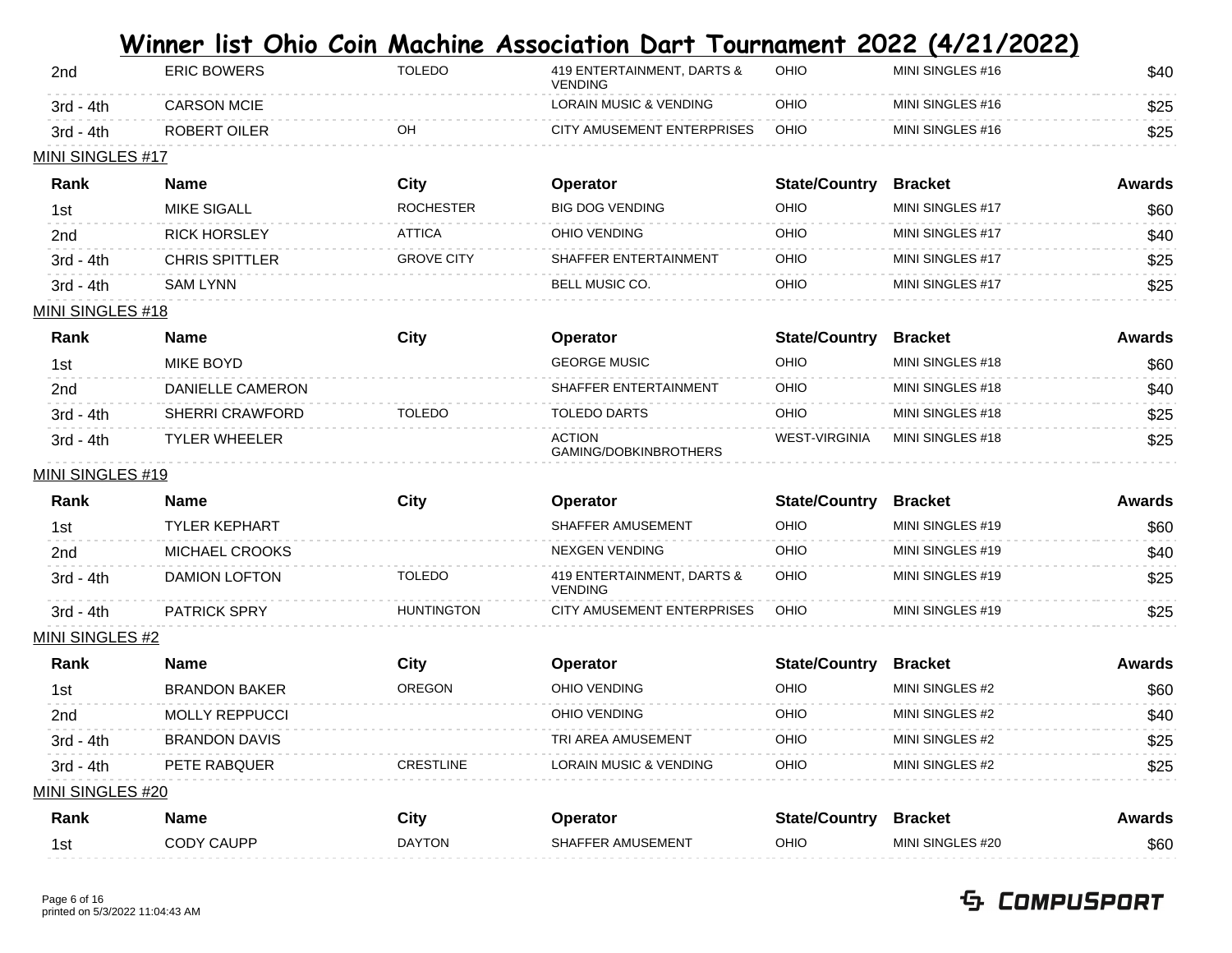| $3rd - 4th$ | <b>JUSTIN BROKAW</b> |                  | TRI AREA AMUSEMENT         | OIHC | MINI SINGLES #20 | \$25 |
|-------------|----------------------|------------------|----------------------------|------|------------------|------|
| 3rd - 4th   | AARON WESTON         | <b>CRESTLINE</b> | LORAIN MUSIC & VENDING     | OHIO | MINI SINGLES #20 | \$25 |
| 2nd         | ROBERT OILER         | ΟF               | CITY AMUSEMENT ENTERPRISES | OHIO | MINI SINGLES #20 | \$40 |

#### MINI SINGLES #21

| Rank        | <b>Name</b>         | City          | <b>Operator</b>            | <b>State/Country</b> | <b>Bracket</b>    | Awards |
|-------------|---------------------|---------------|----------------------------|----------------------|-------------------|--------|
| 1st         | LOUIE REPPUCCI      | <b>ELYRIA</b> | OHIO VENDING MACHINE       | OHIO                 | MINI SINGI FS #21 | \$60   |
| 2nd         | <b>NICK MOMINEE</b> |               | SHAFFER AMUSEMENT          | OHIO                 | MINI SINGI FS #21 | \$40   |
| $3rd - 4th$ | <b>JIMMIE SPRY</b>  |               | CITY AMUSEMENT ENTERPRISES | <b>OHIO</b>          | MINI SINGI FS #21 | \$25   |
| $3rd - 4th$ | TIM FERGUSON        | <b>AKRON</b>  | BELL MUSIC CO.             | OHIO                 | MINI SINGI FS #21 | \$25   |

### MINI SINGLES #22

| Rank            |             | Name               | City             | <b>Operator</b>                              | <b>State/Country</b> | <b>Bracket</b>   | Awards |
|-----------------|-------------|--------------------|------------------|----------------------------------------------|----------------------|------------------|--------|
| 1st             |             | <b>ERIC BOWERS</b> | TOLEDO           | 419 ENTERTAINMENT, DARTS &<br><b>VENDING</b> | OHIO                 | MINI SINGLES #22 | \$60   |
| 2 <sub>nd</sub> |             | MIKE BOYD          |                  | <b>GEORGE MUSIC</b>                          | OHIO                 | MINI SINGLES #22 | \$40   |
|                 | $3rd - 4th$ | AARON WESTON       | <b>CRESTLINE</b> | <b>LORAIN MUSIC &amp; VENDING</b>            | OHIO                 | MINI SINGLES #22 | \$25   |
|                 | $3rd - 4th$ | ALEC LIFBER        | TOLEDO           | 419 ENTERTAINMENT, DARTS &<br><b>VENDING</b> | OHIO                 | MINI SINGLES #22 | \$25   |

### MINI SINGLES #23

| Rank        | Name                  | City         | Operator              | <b>State/Country</b> | <b>Bracket</b>   | Awards |
|-------------|-----------------------|--------------|-----------------------|----------------------|------------------|--------|
| 1st         | MIKE HANSON           |              | SHAFFER ENTERTAINMENT | OHIO                 | MINI SINGLES #23 | \$60   |
| 2nd         | <b>STEVEN SWEENEY</b> | <b>AKRON</b> | <b>BELL MUSIC CO.</b> | OHIO                 | MINI SINGLES #23 | \$40   |
| $3rd - 4th$ | DAN RYAN              |              | <b>D&amp;D DARTS</b>  | OHIO                 | MINI SINGLES #23 | \$25   |
| $3rd - 4th$ | <b>JIM MASON</b>      | <b>AKRON</b> | <b>BELL MUSIC CO.</b> | OHIO                 | MINI SINGLES #23 | \$25   |

### MINI SINGLES #24

| Rank        | Name           | City     | Operator          | <b>State/Country</b> | <b>Bracket</b>    | Awards |
|-------------|----------------|----------|-------------------|----------------------|-------------------|--------|
| 1st         | ROGER PAYNE    | RICHMOND | SHAFFER AMUSEMENT | OHIO                 | MINI SINGLES #24  | \$60   |
| 2nd         | RYAN GIBSON    |          | SHAFFER AMUSEMENT | OHIO                 | MINI SINGLES #24  | \$40   |
| $3rd - 4th$ | ALYSSA MILES   | CARFY    | OHIO VENDING      | OHIO                 | MINI SINGI FS #24 | \$25   |
| $3rd - 4th$ | ANGIE MULVANEY |          | SHAFFER AMUSEMENT | OHIO                 | MINI SINGLES #24  | \$25   |
|             |                |          |                   |                      |                   |        |

### MINI SINGLES #25

| <b>Rank</b> | Name                | City | Operator              | <b>State/Country</b> | Bracket           | Awards |
|-------------|---------------------|------|-----------------------|----------------------|-------------------|--------|
| 1st         | <b>CHAD HACKER</b>  |      | SHAFFER ENTERTAINMENT | OHIO                 | MINI SINGI FS #25 | \$60   |
| 2nd         | <b>MIKE CORMACK</b> |      | SHAFFER ENTERTAINMENT | оніо                 | MINI SINGLES #25  | \$40   |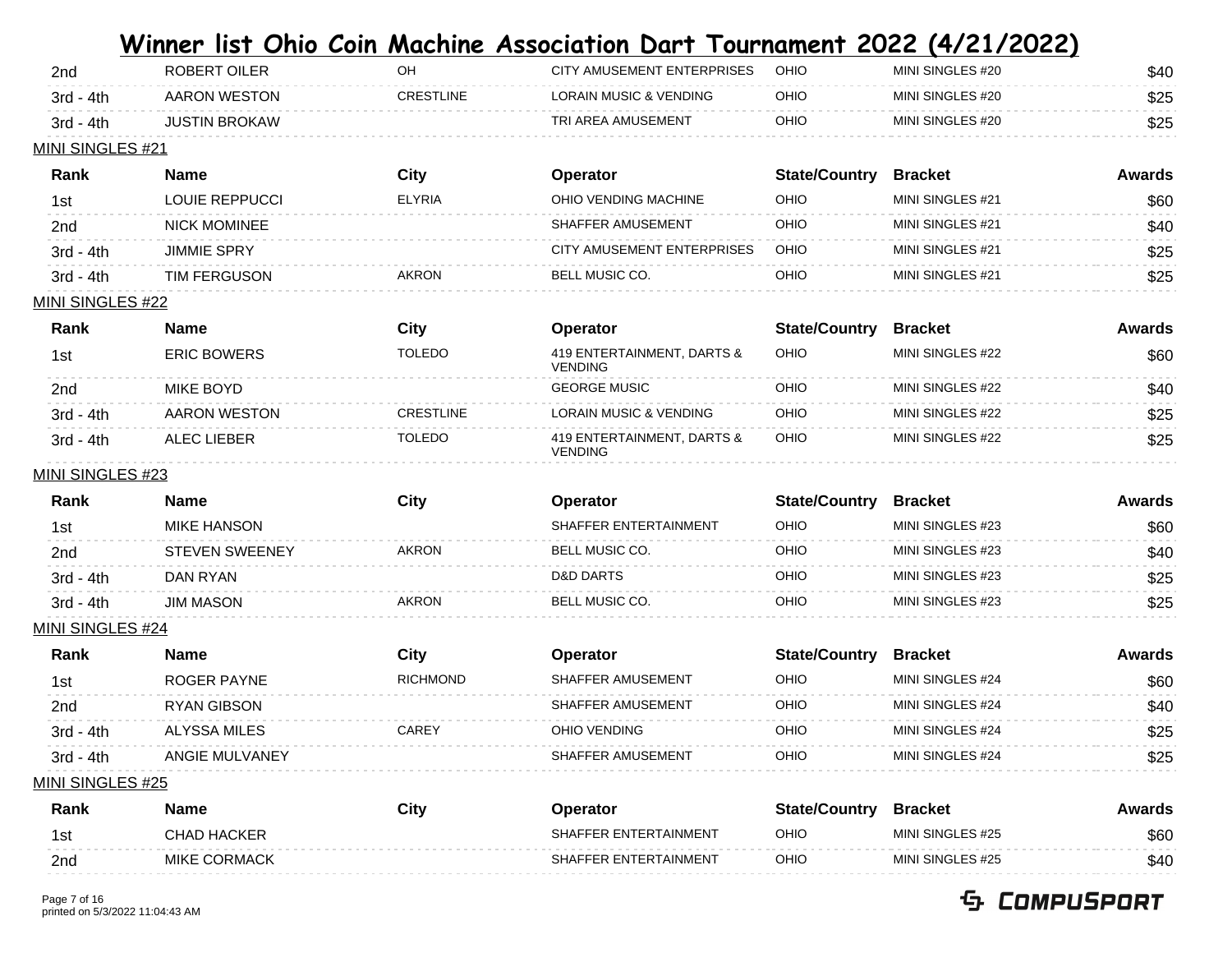|                         |                         |                   | <u>Winner list Ohio Coin Machine Association Dart Tournament 2022 (4/21/2022)</u> |                      |                  |               |
|-------------------------|-------------------------|-------------------|-----------------------------------------------------------------------------------|----------------------|------------------|---------------|
| $3rd - 4th$             | ALEC LIEBER             | <b>TOLEDO</b>     | 419 ENTERTAINMENT, DARTS &<br><b>VENDING</b>                                      | OHIO                 | MINI SINGLES #25 | \$25          |
| $3rd - 4th$             | <b>MIKE GRILLS</b>      | <b>ELYRIA</b>     | OHIO VENDING                                                                      | OHIO                 | MINI SINGLES #25 | \$25          |
| MINI SINGLES #26        |                         |                   |                                                                                   |                      |                  |               |
| Rank                    | <b>Name</b>             | <b>City</b>       | Operator                                                                          | <b>State/Country</b> | <b>Bracket</b>   | <b>Awards</b> |
| 1st                     | NATHAN HULGAN           | <b>MORAINE</b>    | SHAFFER AMUSEMENT                                                                 | OHIO                 | MINI SINGLES #26 | \$60          |
| 2 <sub>nd</sub>         | <b>BRENT HERBERT</b>    | AKRON             | <b>LORAIN MUSIC &amp; VENDING</b>                                                 | OHIO                 | MINI SINGLES #26 | \$40          |
| $3rd - 4th$             | <b>JEFF MEYER</b>       |                   | OHIO VENDING                                                                      | OHIO                 | MINI SINGLES #26 | \$25          |
| $3rd - 4th$             | <b>MATT GARNER</b>      | <b>GENOA</b>      | OHIO VENDING                                                                      | OHIO                 | MINI SINGLES #26 | \$25          |
| <b>MINI SINGLES #27</b> |                         |                   |                                                                                   |                      |                  |               |
| Rank                    | <b>Name</b>             | <b>City</b>       | Operator                                                                          | <b>State/Country</b> | <b>Bracket</b>   | <b>Awards</b> |
| 1st                     | <b>SID VAUGHN</b>       | <b>PITTSBURGH</b> | <b>H LAZAR &amp; SON INC</b>                                                      | PENNSYLVANIA         | MINI SINGLES #27 | \$60          |
| 2 <sub>nd</sub>         | <b>ROBERT OILER</b>     | OH.               | CITY AMUSEMENT ENTERPRISES                                                        | OHIO                 | MINI SINGLES #27 | \$40          |
| $3rd - 4th$             | <b>CODY DAVIDSON</b>    | <b>CRESTLINE</b>  | OHIO VENDING                                                                      | OHIO                 | MINI SINGLES #27 | \$25          |
| $3rd - 4th$             | <b>SKINNY SOROCHMAN</b> |                   | H LAZAR & SON INC                                                                 | PENNSYLVANIA         | MINI SINGLES #27 | \$25          |
| <b>MINI SINGLES #3</b>  |                         |                   |                                                                                   |                      |                  |               |
| Rank                    | <b>Name</b>             | <b>City</b>       | Operator                                                                          | <b>State/Country</b> | <b>Bracket</b>   | <b>Awards</b> |
| 1st                     | <b>ERIC DAVIS</b>       |                   | SHAFFER AMUSEMENT                                                                 | OHIO                 | MINI SINGLES #3  | \$60          |
| 2nd                     | <b>SHERRI CRAWFORD</b>  | <b>TOLEDO</b>     | <b>TOLEDO DARTS</b>                                                               | OHIO                 | MINI SINGLES #3  | \$40          |
| $3rd - 4th$             | EDDIE COONTZ            |                   | <b>LORAIN MUSIC &amp; VENDING</b>                                                 | OHIO                 | MINI SINGLES #3  | \$25          |
| $3rd - 4th$             | <b>KATIE BELKOFER</b>   | <b>OREGON</b>     | OHIO VENDING                                                                      | OHIO                 | MINI SINGLES #3  | \$25          |
| <b>MINI SINGLES #4</b>  |                         |                   |                                                                                   |                      |                  |               |
| Rank                    | <b>Name</b>             | <b>City</b>       | Operator                                                                          | <b>State/Country</b> | <b>Bracket</b>   | <b>Awards</b> |
| 1st                     | <b>MARK MULVANEY</b>    |                   | SHAFFER AMUSEMENT                                                                 | OHIO                 | MINI SINGLES #4  | \$60          |
| 2nd                     | <b>JEFFREY SMITH</b>    |                   | <b>NEXGEN VENDING</b>                                                             | OHIO                 | MINI SINGLES #4  | \$40          |
| $3rd - 4th$             | DAN RYAN                |                   | D&D DARTS                                                                         | OHIO                 | MINI SINGLES #4  | \$25          |
| $3rd - 4th$             | <b>GEORGE DEGARMO</b>   |                   | TRI AREA AMUSEMENT                                                                | OHIO                 | MINI SINGLES #4  | \$25          |
| <b>MINI SINGLES #5</b>  |                         |                   |                                                                                   |                      |                  |               |
| Rank                    | <b>Name</b>             | <b>City</b>       | Operator                                                                          | <b>State/Country</b> | <b>Bracket</b>   | <b>Awards</b> |
| 1st                     | <b>RICK FRAY</b>        |                   | D&D DARTS                                                                         | OHIO                 | MINI SINGLES #5  | \$60          |
| 2nd                     | JONATHAN STROUP         |                   | LORAIN MUSIC & VENDING                                                            | OHIO                 | MINI SINGLES #5  | \$40          |
| $3rd - 4th$             | <b>CARLOS BESS</b>      | <b>HARPSTER</b>   | OHIO VENDING                                                                      | OHIO                 | MINI SINGLES #5  | \$25          |
|                         |                         |                   |                                                                                   |                      |                  |               |

#### Page 8 of 16 printed on 5/3/2022 11:04:43 AM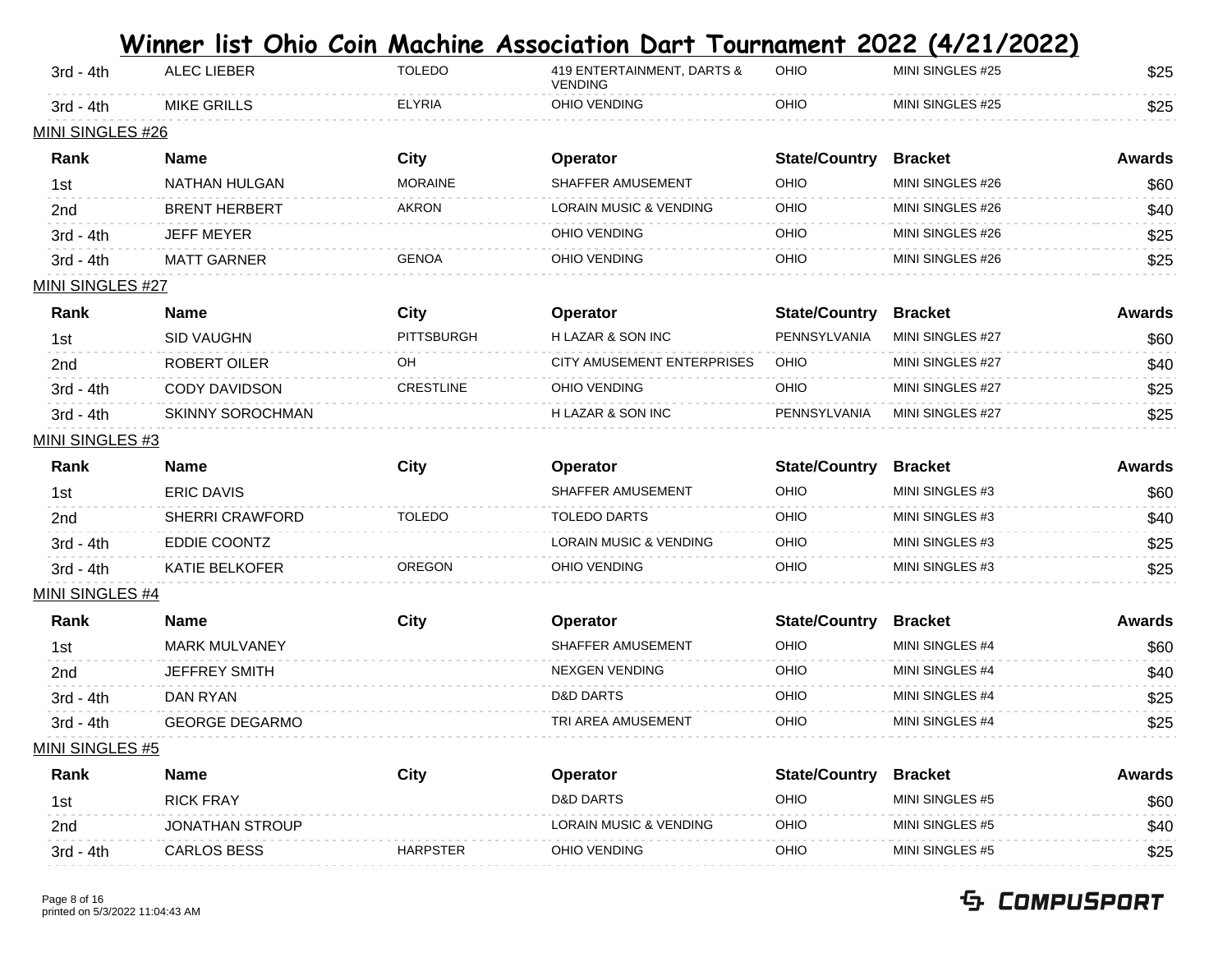|                        |                           |                    | <u> Winner list Ohio Coin Machine Association Dart Tournament 2022 (4/21/2022)</u> |                      |                 |               |
|------------------------|---------------------------|--------------------|------------------------------------------------------------------------------------|----------------------|-----------------|---------------|
| $3rd - 4th$            | MICHAEL CROOKS            |                    | <b>NEXGEN VENDING</b>                                                              | OHIO                 | MINI SINGLES #5 | \$25          |
| MINI SINGLES #6        |                           |                    |                                                                                    |                      |                 |               |
| Rank                   | <b>Name</b>               | <b>City</b>        | Operator                                                                           | <b>State/Country</b> | <b>Bracket</b>  | <b>Awards</b> |
| 1st                    | <b>BRANDON LEE</b>        |                    | 419 ENTERTAINMENT, DARTS &<br><b>VENDING</b>                                       | OHIO                 | MINI SINGLES #6 | \$60          |
| 2nd                    | <b>CASEY PARSONS</b>      | <b>BARBEAU</b>     | SHAFFER AMUSEMENT                                                                  | OHIO                 | MINI SINGLES #6 | \$40          |
| $3rd - 4th$            | <b>MIKE NATH</b>          |                    | H LAZAR & SON INC                                                                  | PENNSYLVANIA         | MINI SINGLES #6 | \$25          |
| $3rd - 4th$            | PAUL MONTANEZ             |                    | OHIO VENDING MACHINE                                                               | OHIO                 | MINI SINGLES #6 | \$25          |
| <u>MINI SINGLES #7</u> |                           |                    |                                                                                    |                      |                 |               |
| Rank                   | <b>Name</b>               | <b>City</b>        | Operator                                                                           | <b>State/Country</b> | <b>Bracket</b>  | <b>Awards</b> |
| 1st                    | <b>JEFFREY SMITH</b>      |                    | <b>NEXGEN VENDING</b>                                                              | OHIO                 | MINI SINGLES #7 | \$60          |
| 2nd                    | MICHAEL CROOKS            |                    | <b>NEXGEN VENDING</b>                                                              | OHIO                 | MINI SINGLES #7 | \$40          |
| $3rd - 4th$            | <b>CHRISTIAN SPITTLER</b> | <b>COLUMBUS</b>    | SHAFFER ENTERTAINMENT                                                              | OHIO                 | MINI SINGLES #7 | \$25          |
| $3rd - 4th$            | <b>KEVIN HACKER</b>       | <b>COLUMBUS</b>    | SHAFFER ENTERTAINMENT                                                              | OHIO                 | MINI SINGLES #7 | \$25          |
| <u>MINI SINGLES #8</u> |                           |                    |                                                                                    |                      |                 |               |
| Rank                   | <b>Name</b>               | City               | Operator                                                                           | <b>State/Country</b> | <b>Bracket</b>  | <b>Awards</b> |
| 1st                    | <b>ASHLEE THOMPSON</b>    | OH                 | CITY AMUSEMENT ENTERPRISES                                                         | OHIO                 | MINI SINGLES #8 | \$60          |
| 2 <sub>nd</sub>        | <b>MISSY RAMEY</b>        | <b>CHILLICOTHE</b> | CITY AMUSEMENT ENTERPRISES                                                         | OHIO                 | MINI SINGLES #8 | \$40          |
| $3rd - 4th$            | <b>CHRIS SPITTLER</b>     | <b>GROVE CITY</b>  | SHAFFER ENTERTAINMENT                                                              | OHIO                 | MINI SINGLES #8 | \$25          |
| $3rd - 4th$            | SHAWNNA BOWMAN            | <b>SEBRING</b>     | <b>BELL MUSIC CO.</b>                                                              | OHIO                 | MINI SINGLES #8 | \$25          |
| <u>MINI SINGLES #9</u> |                           |                    |                                                                                    |                      |                 |               |
| Rank                   | <b>Name</b>               | <b>City</b>        | Operator                                                                           | <b>State/Country</b> | <b>Bracket</b>  | <b>Awards</b> |
| 1st                    | <b>BRANDON DAVIS</b>      |                    | TRI AREA AMUSEMENT                                                                 | OHIO                 | MINI SINGLES #9 | \$60          |
| 2nd                    | <b>AARON WESTON</b>       | <b>CRESTLINE</b>   | <b>LORAIN MUSIC &amp; VENDING</b>                                                  | OHIO                 | MINI SINGLES #9 | \$40          |
| $3rd - 4th$            | <b>CODY WINSLOW</b>       |                    | <b>LORAIN MUSIC &amp; VENDING</b>                                                  | OHIO                 | MINI SINGLES #9 | \$25          |
| 3rd - 4th              | DAN BYERS                 | <b>OREGON</b>      | OHIO VENDING                                                                       | OHIO                 | MINI SINGLES #9 | \$25          |
| <u>OPEN DOUBLES A</u>  |                           |                    |                                                                                    |                      |                 |               |
| Rank                   | <b>Name</b>               | <b>City</b>        | Operator                                                                           | <b>State/Country</b> | <b>Bracket</b>  | <b>Awards</b> |
| 1st                    | ATAYA/PROSSER             |                    | BELL MUSIC CO.                                                                     | OHIO                 | OPEN DOUBLES A  | \$400         |
| 2nd                    | LANE/HULGAN               |                    | SHAFFER AMUSEMENT                                                                  | OHIO                 | OPEN DOUBLES A  | \$300         |
| 3rd                    | LOFTON/TANG               |                    | 419 ENTERTAINMENT, DARTS &<br><b>VENDING</b>                                       | OHIO                 | OPEN DOUBLES A  | \$240         |
| 4th                    | STEINHAUSER/WITTEN        |                    | OHIO VENDING                                                                       | OHIO                 | OPEN DOUBLES A  | \$200         |
|                        |                           |                    |                                                                                    |                      |                 |               |

### Page 9 of 16 printed on 5/3/2022 11:04:43 AM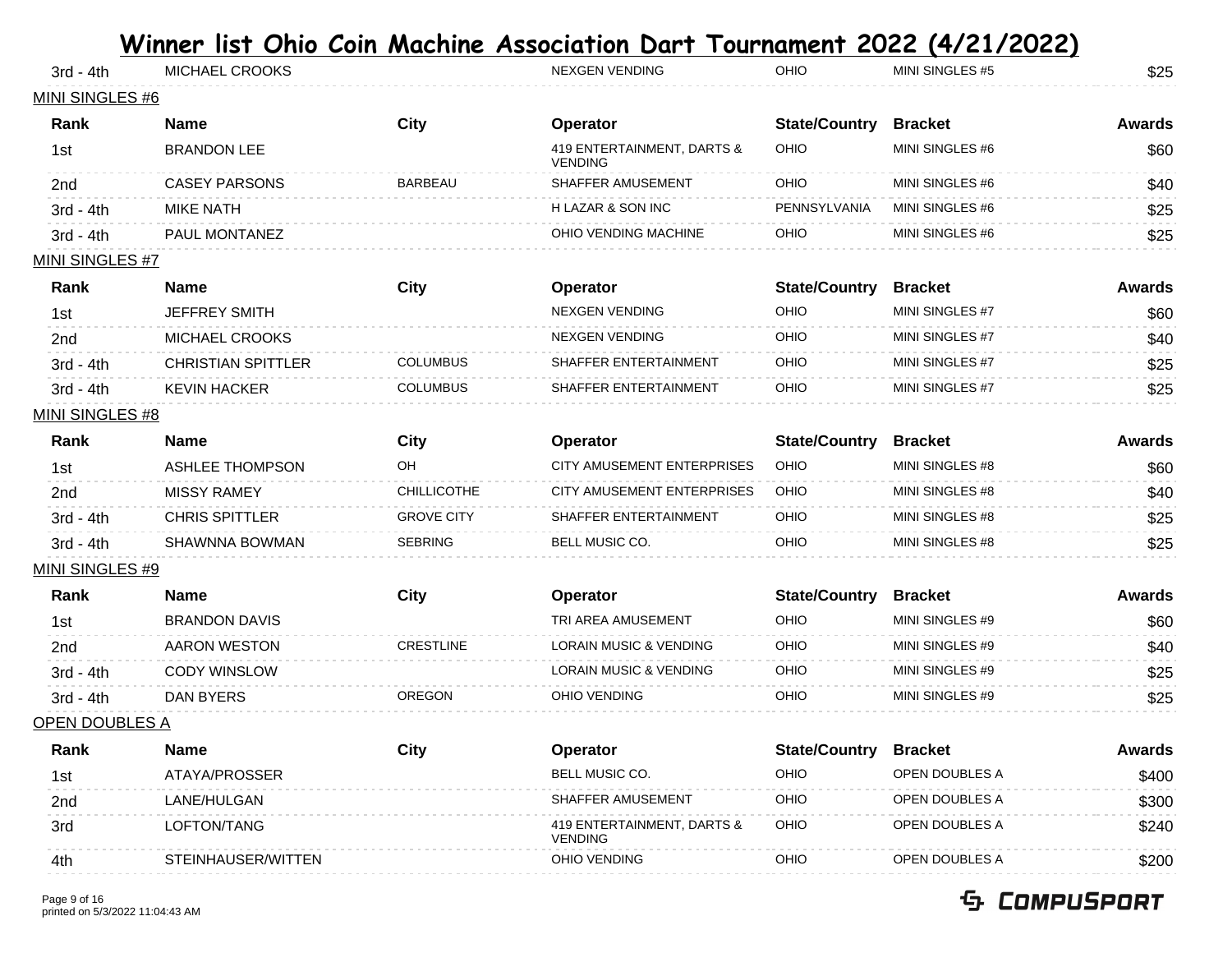| 5th - 6th   | HORNE/HORNE       | OHIO VENDING               | OHIO        | OPEN DOUBLES A        | \$140 |
|-------------|-------------------|----------------------------|-------------|-----------------------|-------|
| 5th - 6th   | WEBB/NORMAN       | CITY AMUSEMENT ENTERPRISES | OHIO        | OPEN DOUBLES A        | \$140 |
| 7th - 8th   | KORMICK/COOPER    | CITY AMUSEMENT ENTERPRISES | <b>OHIO</b> | OPEN DOUBLES A        | \$120 |
| $7th - 8th$ | MANLEY / KILEY    | LORAIN MUSIC & VENDING     | OHIO        | OPEN DOUBLES A        | \$120 |
| 9th - 12th  | KASPER / COPELAND | LORAIN MUSIC & VENDING     | OHIO        | OPEN DOUBLES A        | \$80  |
| 9th - 12th  | MASON/BROWN       | BELL MUSIC CO.             | OHIO        | OPEN DOUBLES A        | \$80  |
| 9th - 12th  | MERRICK/LOREA     | OHIO VENDING               | OHIO        | OPEN DOUBLES A        | \$80  |
| 9th - 12th  | RONOWSKI/ROGERS   | <b>GEORGE MUSIC</b>        | OHIO        | <b>OPEN DOUBLES A</b> | \$80  |

#### OPEN DOUBLES B

| Rank        | <b>Name</b>         | City | <b>Operator</b>            | <b>State/Country</b> | <b>Bracket</b>        | Awards |
|-------------|---------------------|------|----------------------------|----------------------|-----------------------|--------|
| 1st         | MOORE/MOTTMILLER    |      | OHIO VENDING               | <b>OHIO</b>          | OPEN DOUBLES B        | \$400  |
| 2nd         | DENOON / VANDERKOOL |      | LORAIN MUSIC & VENDING     | <b>OHIO</b>          | <b>OPEN DOUBLES B</b> | \$300  |
| 3rd         | LEITER / LEITER     |      | LORAIN MUSIC & VENDING     | OHIO                 | OPEN DOUBLES B        | \$240  |
| 4th         | BLANTON/ALRIDGE     |      | OHIO VENDING               | OHIO                 | <b>OPEN DOUBLES B</b> | \$200  |
| $5th - 6th$ | PHELPS / PHELPS     |      | LORAIN MUSIC & VENDING     | <b>OHIO</b>          | <b>OPEN DOUBLES B</b> | \$140  |
| $5th - 6th$ | SHUE/COOK           |      | <b>GEORGE MUSIC</b>        | OHIO                 | <b>OPEN DOUBLES B</b> | \$140  |
| 7th - 8th   | HUTCHINSON/PHILLIPS |      | CITY AMUSEMENT ENTERPRISES | <b>OHIO</b>          | OPEN DOUBLES B        | \$120  |
| 7th - 8th   | MILLER/DALTON       |      | <b>BELL MUSIC CO.</b>      | OHIO                 | <b>OPEN DOUBLES B</b> | \$120  |
| 9th - 12th  | CARDIFF/LANE        |      | SHAFFER AMUSEMENT          | OHIO                 | <b>OPEN DOUBLES B</b> | \$80   |
| 9th - 12th  | HARLES/MILLER       |      | <b>BELL MUSIC CO.</b>      | OHIO                 | <b>OPEN DOUBLES B</b> | \$80   |
| 9th - 12th  | PARSONS/SCHOMMER    |      | SHAFFER AMUSEMENT          | OHIO                 | <b>OPEN DOUBLES B</b> | \$80   |
| 9th - 12th  | RIGGS/SNODGRASS     |      | TRI AREA AMUSEMENT         | OHIO                 | <b>OPEN DOUBLES B</b> | \$80   |
|             |                     |      |                            |                      |                       |        |

OPEN DOUBLES C

| Rank        | <b>Name</b>          | City | Operator                   | <b>State/Country</b> | <b>Bracket</b> | Awards |
|-------------|----------------------|------|----------------------------|----------------------|----------------|--------|
| 1st         | MCKFFVFR/FRAY        |      | <b>D&amp;D DARTS</b>       | OHIO                 | OPEN DOUBLES C | \$400  |
| 2nd         | SCHLOTT/SHORT        |      | H LAZAR & SON INC          | PENNSYLVANIA         | OPEN DOUBLES C | \$300  |
| 3rd         | SCHENAULT JR/BROWN   |      | <b>BELL MUSIC CO.</b>      | OHIO                 | OPEN DOUBLES C | \$240  |
| 4th         | NOBLE/KING           |      | <b>BELL MUSIC CO.</b>      | OHIO                 | OPEN DOUBLES C | \$200  |
| $5th - 6th$ | <b>HARRISON/WISE</b> |      | SHAFFFR ENTERTAINMENT      | OHIO                 | OPEN DOUBLES C | \$140  |
| $5th - 6th$ | OSBORNE/MCCORKMICK   |      | CITY AMUSEMENT ENTERPRISES | OHIO                 | OPEN DOUBLES C | \$140  |
| 7th - 8th   | BROSKY/DACKERMAN     |      | OHIO VENDING               | OHIO                 | OPEN DOUBLES C | \$120  |
| 7th - 8th   | DULAK/DULAK          |      | H LAZAR & SON INC          | PFNNSYI VANIA        | OPEN DOUBLES C | \$120  |

#### Page 10 of 16 printed on 5/3/2022 11:04:43 AM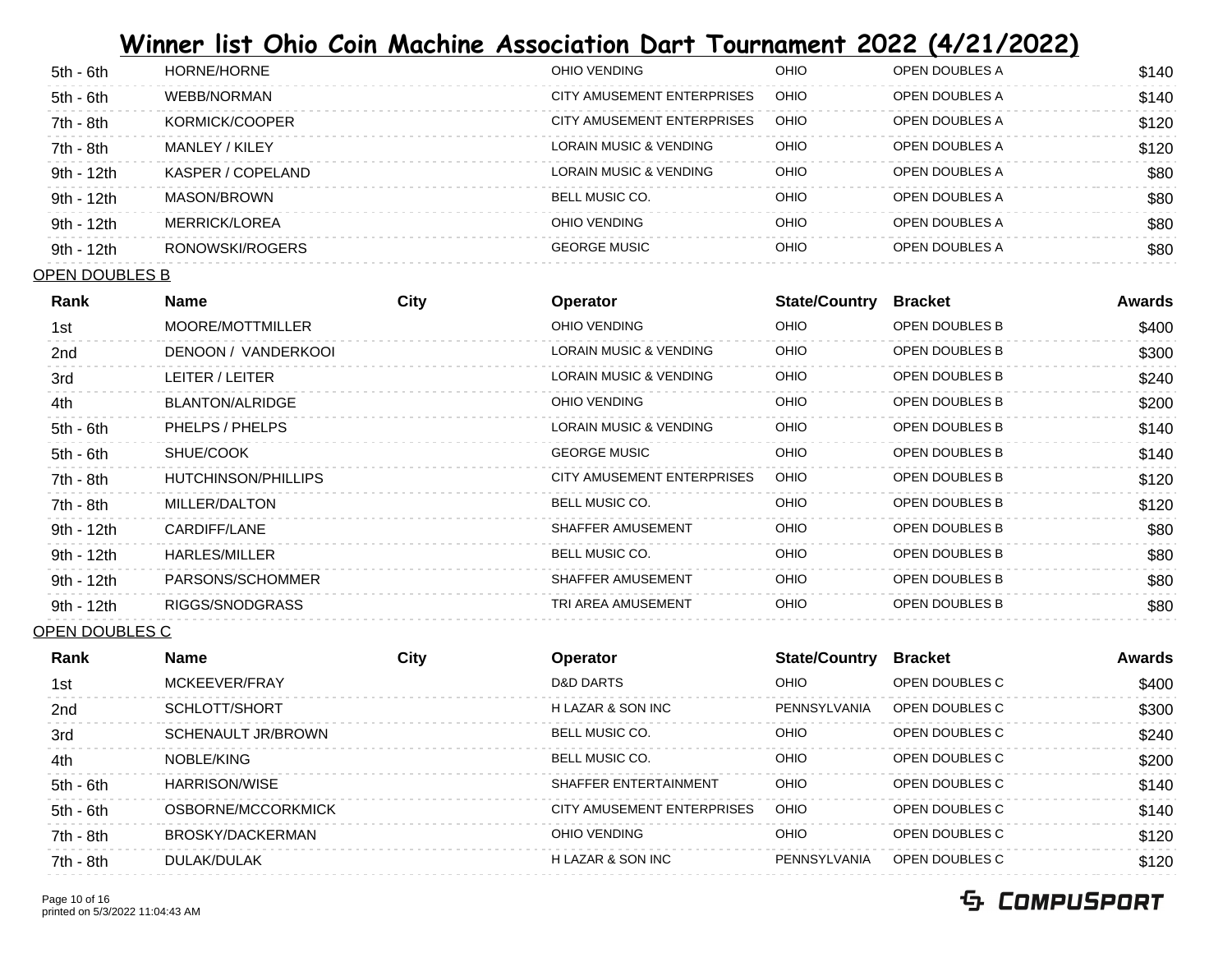| 9th - 12th | AVERY/JUILLERAT   | SHAFFER AMUSEMENT          | OHIO | OPEN DOUBLES C | \$80 |
|------------|-------------------|----------------------------|------|----------------|------|
| 9th - 12th | FLUS/DEFTER       | BELL MUSIC CO.             | OHIO | OPEN DOUBLES C | \$80 |
| 9th - 12th | GARRETT/CREEKMORE | BELL MUSIC CO.             | OHIO | OPEN DOUBLES C | \$80 |
| 9th - 12th | SIMMONS/FLOWERS   | CITY AMUSEMENT ENTERPRISES | OHIO | OPEN DOUBLES C | \$80 |

### OPEN DOUBLES D

| Rank            | <b>Name</b>                 | City | <b>Operator</b>                   | <b>State/Country</b> | <b>Bracket</b> | Awards |
|-----------------|-----------------------------|------|-----------------------------------|----------------------|----------------|--------|
| 1st             | WREN / TURNER               |      | <b>LORAIN MUSIC &amp; VENDING</b> | <b>OHIO</b>          | OPEN DOUBLES D | \$400  |
| 2 <sub>nd</sub> | <b>SNEZEK &amp; MARONEY</b> |      | OHIO VENDING MACHINE              | <b>OHIO</b>          | OPEN DOUBLES D | \$300  |
| 3rd             | BORDALLINE/SMITH            |      | TRI AREA AMUSEMENT                | <b>OHIO</b>          | OPEN DOUBLES D | \$240  |
| 4th             | GUY / RATCLIFF              |      | <b>LORAIN MUSIC &amp; VENDING</b> | <b>OHIO</b>          | OPEN DOUBLES D | \$200  |
| $5th - 6th$     | DOMINICK/GAMBLE             |      | D&D DARTS                         | <b>OHIO</b>          | OPEN DOUBLES D | \$140  |
| $5th - 6th$     | VAUGHN/WELLS                |      | SHAFFER AMUSEMENT                 | <b>OHIO</b>          | OPEN DOUBLES D | \$140  |
| 7th - 8th       | LEWIS/WARD                  |      | SHAFFER AMUSEMENT                 | <b>OHIO</b>          | OPEN DOUBLES D | \$120  |
| 7th - 8th       | ZAPPONE / STOODT            |      | <b>LORAIN MUSIC &amp; VENDING</b> | <b>OHIO</b>          | OPEN DOUBLES D | \$120  |
| 9th - 12th      | DUNLAP/HENSHEY              |      | H LAZAR & SON INC                 | PENNSYLVANIA         | OPEN DOUBLES D | \$80   |
| 9th - 12th      | FAIRCHILD/DAVIS-FAIRCHILD   |      | BELL MUSIC CO.                    | <b>OHIO</b>          | OPEN DOUBLES D | \$80   |
| 9th - 12th      | KIRKENDOLL/OLIC             |      | OHIO VENDING                      | OHIO                 | OPEN DOUBLES D | \$80   |
| 9th - 12th      | STOVER / KASHMER            |      | <b>LORAIN MUSIC &amp; VENDING</b> | OHIO                 | OPEN DOUBLES D | \$80   |
|                 |                             |      |                                   |                      |                |        |

### OPEN DOUBLES E

| Rank        | <b>Name</b>                   | <b>City</b> | Operator                   | <b>State/Country</b> | <b>Bracket</b>        | Awards |
|-------------|-------------------------------|-------------|----------------------------|----------------------|-----------------------|--------|
| 1st         | SANCHEZ/BESS                  |             | OHIO VENDING               | <b>OHIO</b>          | <b>OPEN DOUBLES E</b> | \$400  |
| 2nd         | YONTS/YONTS                   |             | OHIO VENDING               | OHIO                 | <b>OPEN DOUBLES E</b> | \$300  |
| 3rd         | KING/MCCOY                    |             | CITY AMUSEMENT ENTERPRISES | <b>OHIO</b>          | OPEN DOUBLES E        | \$240  |
| 4th         | WEBB/DAVIS                    |             | BELL MUSIC CO.             | <b>OHIO</b>          | <b>OPEN DOUBLES E</b> | \$200  |
| $5th - 6th$ | <b>BURCHFIELD / BURCHIELD</b> |             | LORAIN MUSIC & VENDING     | OHIO                 | <b>OPEN DOUBLES E</b> | \$140  |
| $5th - 6th$ | <b>HECHT/MCKEE</b>            |             | OHIO VENDING               | <b>OHIO</b>          | <b>OPEN DOUBLES E</b> | \$140  |
| 7th - 8th   | CIUCA/CIUCA                   |             | OHIO VENDING MACHINE       | <b>OHIO</b>          | <b>OPEN DOUBLES E</b> | \$120  |
| $7th - 8th$ | HOWARD / CONN                 |             | LORAIN MUSIC & VENDING     | <b>OHIO</b>          | <b>OPEN DOUBLES E</b> | \$120  |
| 9th - 12th  | CROSS / CROSS                 |             | LORAIN MUSIC & VENDING     | <b>OHIO</b>          | <b>OPEN DOUBLES E</b> | \$80   |
| 9th - 12th  | D.ORTEGA & S.THAYER           |             | OHIO VENDING MACHINE       | OHIO                 | <b>OPEN DOUBLES E</b> | \$80   |
| 9th - 12th  | HALSEY/ROSE                   |             | D&D DARTS                  | OHIO                 | OPEN DOUBLES E        | \$80   |
| 9th - 12th  | MILLER/MILLER                 |             | SHAFFER AMUSEMENT          | OHIO                 | <b>OPEN DOUBLES E</b> | \$80   |
|             |                               |             |                            |                      |                       |        |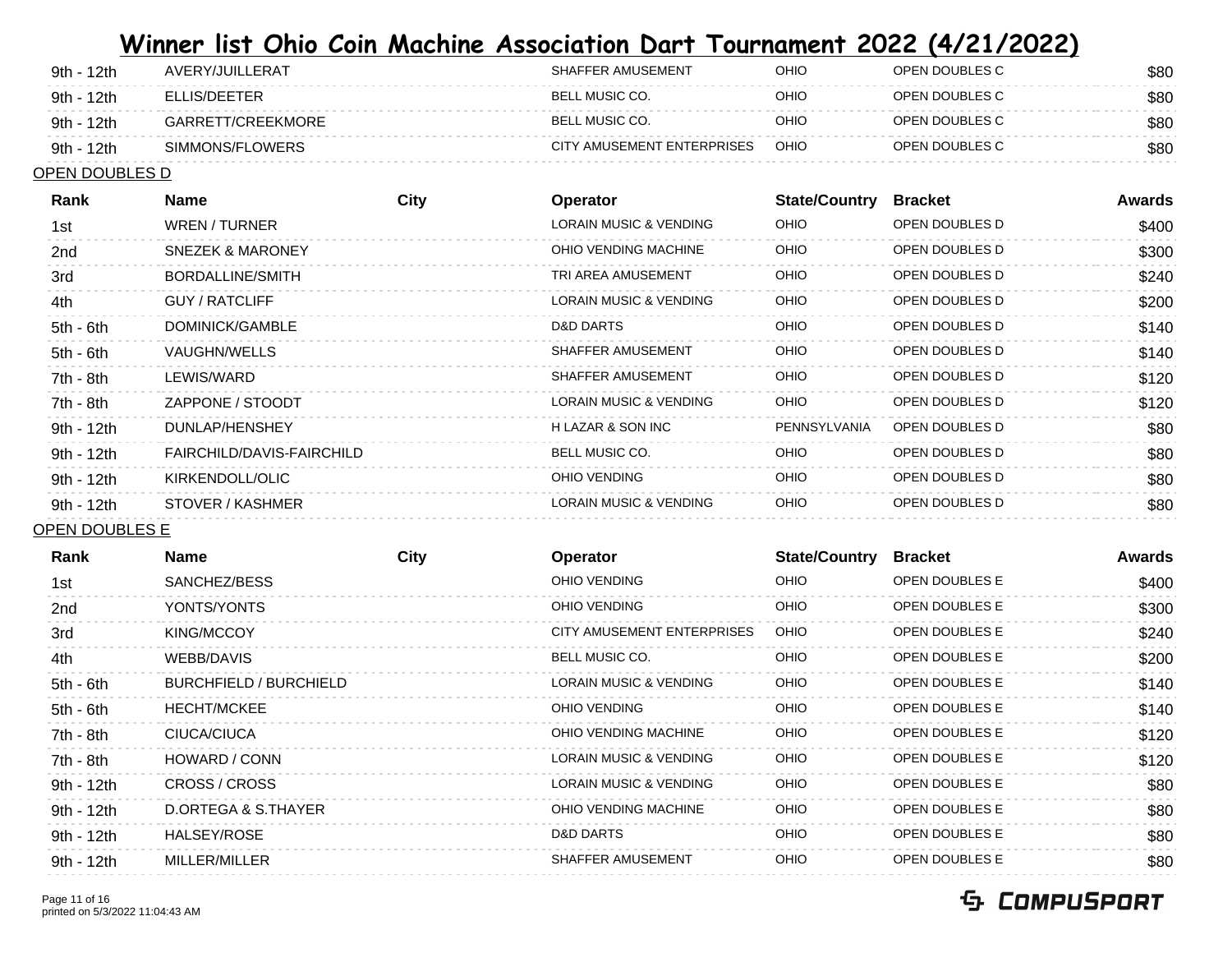### OPEN SINGLES A

| Rank           | <b>Name</b>               | <b>City</b>                                  | Operator                                     | <b>State/Country</b> | <b>Bracket</b>        | <b>Awards</b> |
|----------------|---------------------------|----------------------------------------------|----------------------------------------------|----------------------|-----------------------|---------------|
| 1st            | PATRICK ATAYA             | FINNY'S SPORTS BAR & BELL MUSIC CO.<br>GRILL |                                              | OHIO                 | OPEN SINGLES A        | \$250         |
| 2nd            | JERRY JOSPEH              |                                              | CITY AMUSEMENT ENTERPRISES                   | OHIO                 | OPEN SINGLES A        | \$200         |
| 3rd            | <b>FREDDY STEINHAUSER</b> | <b>CLYDE</b>                                 | OHIO VENDING                                 | OHIO                 | OPEN SINGLES A        | \$120         |
| 4th            | <b>JOSH LANE</b>          |                                              | SHAFFER AMUSEMENT                            | OHIO                 | OPEN SINGLES A        | \$80          |
| 5th - 6th      | <b>JACK BARTLEY</b>       |                                              | BELL MUSIC CO.                               | OHIO                 | OPEN SINGLES A        | \$60          |
| $5th - 6th$    | <b>JASON PROSSER</b>      |                                              | BELL MUSIC CO.                               | OHIO                 | OPEN SINGLES A        | \$60          |
| 7th - 8th      | <b>JIM MASON</b>          | <b>AKRON</b>                                 | BELL MUSIC CO.                               | OHIO                 | OPEN SINGLES A        | \$40          |
| 7th - 8th      | <b>MARK SUMMERS</b>       |                                              | TRI AREA AMUSEMENT                           | OHIO                 | OPEN SINGLES A        | \$40          |
| 9th - 12th     | <b>ALEC LIEBER</b>        | <b>TOLEDO</b>                                | 419 ENTERTAINMENT, DARTS &<br><b>VENDING</b> | OHIO                 | OPEN SINGLES A        | \$20          |
| 9th - 12th     | <b>KEITH HORNE</b>        | <b>CRESTLINE</b>                             | OHIO VENDING                                 | OHIO                 | OPEN SINGLES A        | \$20          |
| 9th - 12th     | <b>MIKE GEIB</b>          | <b>CRESTLINE</b>                             | LORAIN MUSIC & VENDING                       | OHIO                 | OPEN SINGLES A        | \$20          |
| 9th - 12th     | ROBERT JEAVONS            | AKRON                                        | BELL MUSIC CO.                               | OHIO                 | OPEN SINGLES A        | \$20          |
| OPEN SINGLES B |                           |                                              |                                              |                      |                       |               |
| Rank           | <b>Name</b>               | <b>City</b>                                  | Operator                                     | <b>State/Country</b> | <b>Bracket</b>        | <b>Awards</b> |
| 1st            | <b>KEVIN HENRY</b>        |                                              | BELL MUSIC CO.                               | OHIO                 | OPEN SINGLES B        | \$250         |
| 2nd            | DAN CROUGH                | <b>PITTSBURGH</b>                            | H LAZAR & SON INC                            | PENNSYLVANIA         | OPEN SINGLES B        | \$200         |
| 3rd            | <b>JASON BRUNER</b>       |                                              | BELL MUSIC CO.                               | OHIO                 | OPEN SINGLES B        | \$120         |
| 4th            | <b>MATT FISCHER</b>       | AKRON                                        | LORAIN MUSIC & VENDING                       | OHIO                 | OPEN SINGLES B        | \$80          |
| $5th - 6th$    | <b>JORDAN WITTEN</b>      | <b>ELYRIA</b>                                | OHIO VENDING                                 | OHIO                 | OPEN SINGLES B        | \$60          |
| $5th - 6th$    | <b>NICK WHITT</b>         | <b>ASHLAND</b>                               | CITY AMUSEMENT ENTERPRISES                   | OHIO                 | OPEN SINGLES B        | \$60          |
| 7th - 8th      | <b>BILL CLARK</b>         |                                              | <b>D&amp;D DARTS</b>                         | OHIO                 | OPEN SINGLES B        | \$40          |
| 7th - 8th      | <b>CODY CAUPP</b>         | <b>DAYTON</b>                                | SHAFFER AMUSEMENT                            | OHIO                 | OPEN SINGLES B        | \$40          |
| 9th - 12th     | <b>ANDREW EHLINGER</b>    | <b>COLUMBUS</b>                              | H LAZAR & SON INC                            | PENNSYLVANIA         | OPEN SINGLES B        | \$20          |
| 9th - 12th     | <b>CHUCK DYER</b>         |                                              | BELL MUSIC CO.                               | OHIO                 | OPEN SINGLES B        | \$20          |
| 9th - 12th     | <b>JON CARNEY</b>         | <b>CRESTLINE</b>                             | BELL MUSIC CO.                               | OHIO                 | OPEN SINGLES B        | \$20          |
| 9th - 12th     | MIKE SCHWENINGER          | <b>AKRON</b>                                 | <b>BELL MUSIC CO.</b>                        | OHIO                 | <b>OPEN SINGLES B</b> | \$20          |

OPEN SINGLES C

| Rank | Name                 | City     | Operator     | <b>State/Country</b> | <b>Bracket</b>        | Awards |
|------|----------------------|----------|--------------|----------------------|-----------------------|--------|
| 1st  | <b>STEVEN MCCABE</b> | COLUMBUS | OHIO VENDING | OHIO                 | <b>OPEN SINGLES C</b> | \$250  |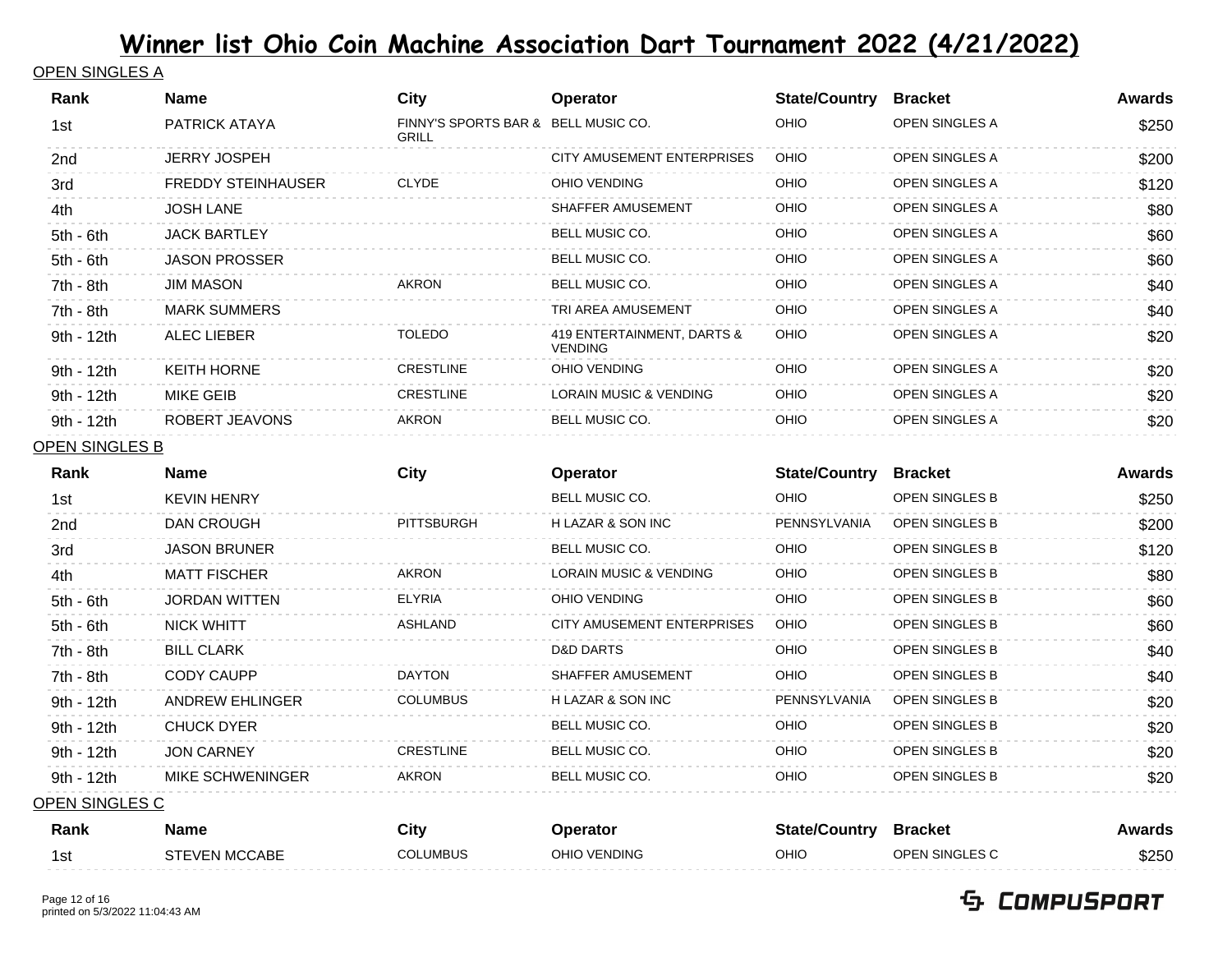| 2nd        | <b>MATT GARNER</b>    | <b>GENOA</b>     | OHIO VENDING               | OHIO        | OPEN SINGLES C | \$200 |
|------------|-----------------------|------------------|----------------------------|-------------|----------------|-------|
| 3rd        | <b>JOHN BUCKNER</b>   |                  | BELL MUSIC CO.             | OHIO        | OPEN SINGLES C | \$120 |
| 4th        | MIKE DALEY            | PARKERSBURG      | CITY AMUSEMENT ENTERPRISES | OHIO        | OPEN SINGLES C | \$80  |
| 5th - 6th  | <b>GEOFF SCHOMMER</b> |                  | SHAFFER AMUSEMENT          | OHIO        | OPEN SINGLES C | \$60  |
| 5th - 6th  | WILL JOHNSON          | <b>WHEELING</b>  | CITY AMUSEMENT ENTERPRISES | <b>OHIO</b> | OPEN SINGLES C | \$60  |
| 7th - 8th  | <b>BRIAN CLINE</b>    |                  | <b>GEORGE MUSIC</b>        | OHIO        | OPEN SINGLES C | \$40  |
| 7th - 8th  | <b>MADISON SIMS</b>   |                  | BELL MUSIC CO.             | OHIO        | OPEN SINGLES C | \$40  |
| 9th - 12th | <b>BOB BUCHER</b>     | <b>CRESTLINE</b> | OHIO VENDING               | OHIO        | OPEN SINGLES C | \$20  |
| 9th - 12th | RICK FRAY             |                  | D&D DARTS                  | OHIO        | OPEN SINGLES C | \$20  |
| 9th - 12th | SHANNON VIDIKA        | MEDINA           | BELL MUSIC CO.             | OHIO        | OPEN SINGLES C | \$20  |
| 9th - 12th | <b>STEVEN YERGER</b>  | <b>AKRON</b>     | <b>BELL MUSIC CO.</b>      | OHIO        | OPEN SINGLES C | \$20  |

OPEN SINGLES D

| Rank            | <b>Name</b>           | City              | Operator                               | <b>State/Country</b> | <b>Bracket</b> | Awards |
|-----------------|-----------------------|-------------------|----------------------------------------|----------------------|----------------|--------|
| 1st             | <b>CHRIS MCKEEVER</b> |                   | D&D DARTS                              | <b>OHIO</b>          | OPEN SINGLES D | \$250  |
| 2 <sub>nd</sub> | MIKE PIGG             | <b>CRESTLINE</b>  | LORAIN MUSIC & VENDING                 | OHIO                 | OPEN SINGLES D | \$200  |
| 3rd             | <b>FRANKY OSBORNE</b> |                   | CITY AMUSEMENT ENTERPRISES             | <b>OHIO</b>          | OPEN SINGLES D | \$120  |
| 4th             | TIM CAETTA            | <b>AKRON</b>      | BELL MUSIC CO.                         | <b>OHIO</b>          | OPEN SINGLES D | \$80   |
| $5th - 6th$     | <b>CHRIS DULAK</b>    | <b>PITTSBURGH</b> | H LAZAR & SON INC                      | PENNSYLVANIA         | OPEN SINGLES D | \$60   |
| $5th - 6th$     | DONNIE RUTHERFORD     | <b>CINCINNATI</b> | PIONEER VENDING                        | INDIANA              | OPEN SINGLES D | \$60   |
| 7th - 8th       | CANDI MILLHOUSE       |                   | <b>ACTION</b><br>GAMING/DOBKINBROTHERS | WEST-VIRGINIA        | OPEN SINGLES D | \$40   |
| $7th - 8th$     | <b>JOE MIRANDA</b>    | <b>LORAIN</b>     | OHIO VENDING                           | <b>OHIO</b>          | OPEN SINGLES D | \$40   |
| 9th - 12th      | <b>CASEY TURNER</b>   | <b>ELYRIA</b>     | LORAIN MUSIC & VENDING                 | OHIO                 | OPEN SINGLES D | \$20   |
| 9th - 12th      | DAVID JONES           |                   | D&D DARTS                              | <b>OHIO</b>          | OPEN SINGLES D | \$20   |
| 9th - 12th      | <b>MARQUE MILLER</b>  | <b>ELYRIA</b>     | OHIO VENDING                           | <b>OHIO</b>          | OPEN SINGLES D | \$20   |
| 9th - 12th      | <b>TERRELL PRYOR</b>  |                   | BELL MUSIC CO.                         | OHIO                 | OPEN SINGLES D | \$20   |
|                 |                       |                   |                                        |                      |                |        |

OPEN SINGLES E

| Rank            | Name                 | City            | Operator                                     | <b>State/Country</b> | <b>Bracket</b>        | Awards |
|-----------------|----------------------|-----------------|----------------------------------------------|----------------------|-----------------------|--------|
| 1st             | TERRY YOUNG          |                 | <b>J &amp; S ELECTRONICS</b>                 | OHIO                 | <b>OPEN SINGLES E</b> | \$250  |
| 2 <sub>nd</sub> | <b>AUBRY LIGGETT</b> |                 | 419 ENTERTAINMENT, DARTS &<br><b>VENDING</b> | OHIO                 | <b>OPEN SINGLES E</b> | \$200  |
| 3rd             | <b>BRIAN HOOKER</b>  |                 | <b>BELL MUSIC CO.</b>                        | OHIO                 | <b>OPEN SINGLES E</b> | \$120  |
| 4th             | AJ WISE              | <b>COLUMBUS</b> | SHAFFER ENTERTAINMENT                        | OHIO                 | <b>OPEN SINGLES E</b> | \$80   |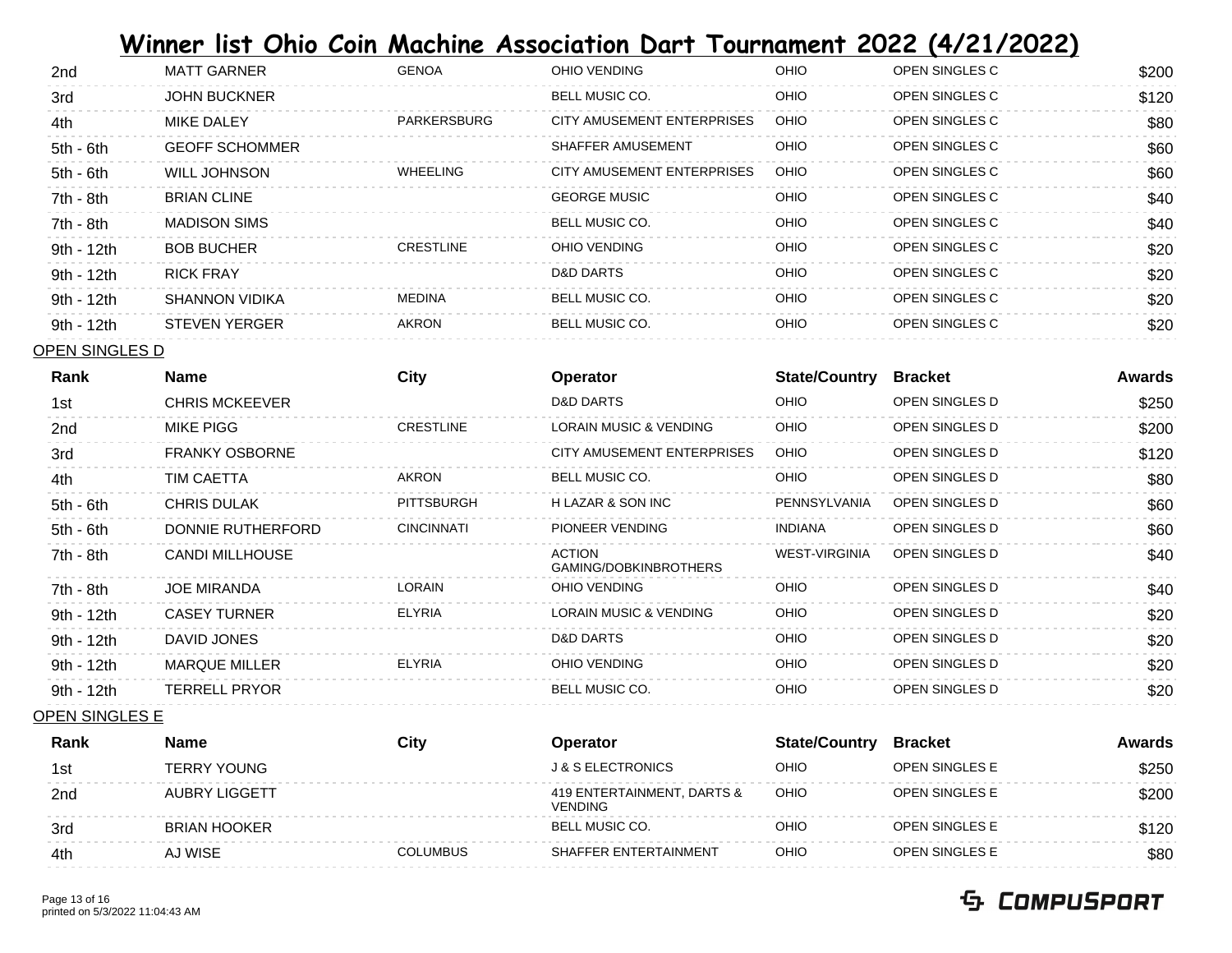| $5th - 6th$  | MIKE ROWLAND        |                  | SHAFFER AMUSEMENT          | OHIO | <b>OPEN SINGLES E</b> | \$60 |
|--------------|---------------------|------------------|----------------------------|------|-----------------------|------|
| 5th - 6th    | SHELBY PETERS       | FAIRBORN         | SHAFFER AMUSEMENT          | OHIO | <b>OPEN SINGLES E</b> | \$60 |
| 7th - 8th    | <b>BOB HART</b>     | <b>CRESTLINE</b> | LORAIN MUSIC & VENDING     | OHIO | OPEN SINGLES F        | \$40 |
| 7th - 8th    | CHEOLA HOWARD       |                  | LORAIN MUSIC & VENDING     | OHIO | OPEN SINGLES F        | \$40 |
| 9th - 12th   | BRYAN GARDNER       | AKRON            | BELL MUSIC CO.             | OHIO | <b>OPEN SINGLES E</b> | \$20 |
| 9th - 12th   | <b>JOHN SIMMONS</b> | OH               | CITY AMUSEMENT ENTERPRISES | OHIO | OPEN SINGLES F        | \$20 |
| $9th - 12th$ | KENNY HENWOOD       |                  | TRI AREA AMUSEMENT         | OHIO | OPEN SINGLES F        | \$20 |
| 9th - 12th   | PHIL HARRISON       | <b>COLUMBUS</b>  | SHAFFER ENTERTAINMENT      | OHIO | <b>OPEN SINGLES E</b> | \$20 |

#### OPEN SINGLES F

| Rank            | <b>Name</b>         | City               | <b>Operator</b>            | <b>State/Country</b> | <b>Bracket</b>        | <b>Awards</b> |
|-----------------|---------------------|--------------------|----------------------------|----------------------|-----------------------|---------------|
| 1st             | BARRY MCKEE         | CAREY              | OHIO VENDING               | OHIO                 | <b>OPEN SINGLES F</b> | \$250         |
| 2 <sub>nd</sub> | <b>SARAH WRIGHT</b> |                    | TRI AREA AMUSEMENT         | OHIO                 | <b>OPEN SINGLES F</b> | \$200         |
| 3rd             | KEVIN SABO          |                    | <b>BELL MUSIC CO.</b>      | <b>OHIO</b>          | <b>OPEN SINGLES F</b> | \$120         |
| 4th             | ANGELA DAVIS        |                    | BELL MUSIC CO.             | <b>OHIO</b>          | <b>OPEN SINGLES F</b> | \$80          |
| $5th - 6th$     | ADAM DAVIS          | <b>AKRON</b>       | BELL MUSIC CO.             | <b>OHIO</b>          | <b>OPEN SINGLES F</b> | \$60          |
| $5th - 6th$     | MICHAEL HENDERSON   | SO. CHARLESTON     | CITY AMUSEMENT ENTERPRISES | <b>WEST-VIRGINIA</b> | <b>OPEN SINGLES F</b> | \$60          |
| 7th - 8th       | <b>KAREN ROMIE</b>  | <b>CENTERVILLE</b> | SHAFFER AMUSEMENT          | OHIO                 | <b>OPEN SINGLES F</b> | \$40          |
| 7th - 8th       | STEPHANIE LEWIS     |                    | SHAFFER AMUSEMENT          | OHIO                 | <b>OPEN SINGLES F</b> | \$40          |
| 9th - 12th      | <b>CHRIS GAMBLE</b> |                    | D&D DARTS                  | OHIO                 | <b>OPEN SINGLES F</b> | \$20          |
| 9th - 12th      | DARLENE WADDLE      |                    | <b>BELL MUSIC CO.</b>      | <b>OHIO</b>          | <b>OPEN SINGLES F</b> | \$20          |
| 9th - 12th      | RENEE ARNETT        | AKRON              | BELL MUSIC CO.             | <b>OHIO</b>          | <b>OPEN SINGLES F</b> | \$20          |
| 9th - 12th      | <b>SCOTT TURCK</b>  |                    | <b>BELL MUSIC CO.</b>      | <b>OHIO</b>          | <b>OPEN SINGLES F</b> | \$20          |
|                 |                     |                    |                            |                      |                       |               |

OPEN SINGLES G

| Rank        | <b>Name</b>          | City         | <b>Operator</b>                              | <b>State/Country</b> | <b>Bracket</b> | <b>Awards</b> |
|-------------|----------------------|--------------|----------------------------------------------|----------------------|----------------|---------------|
| 1st         | <b>BOBBY MITCHEM</b> |              | <b>D&amp;D DARTS</b>                         | OHIO                 | OPEN SINGLES G | \$250         |
| 2nd         | DAWN ORTEGA          | <b>CLYDE</b> | OHIO VENDING MACHINE                         | <b>OHIO</b>          | OPEN SINGLES G | \$200         |
| 3rd         | KAYLA MCDERMITT      |              | 419 ENTERTAINMENT, DARTS &<br><b>VENDING</b> | OHIO                 | OPEN SINGLES G | \$120         |
| 4th         | TIFFANY DENOON       |              | LORAIN MUSIC & VENDING                       | OHIO                 | OPEN SINGLES G | \$80          |
| $5th - 6th$ | ALLI PARSON          |              | NEXGEN VENDING                               | <b>OHIO</b>          | OPEN SINGLES G | \$60          |
| $5th - 6th$ | SANDY MULVANEY       |              | SHAFFER AMUSEMENT                            | OHIO                 | OPEN SINGLES G | \$60          |
| $7th - 8th$ | ALLIE OXLEY          |              | CITY AMUSEMENT ENTERPRISES                   | <b>OHIO</b>          | OPEN SINGLES G | \$40          |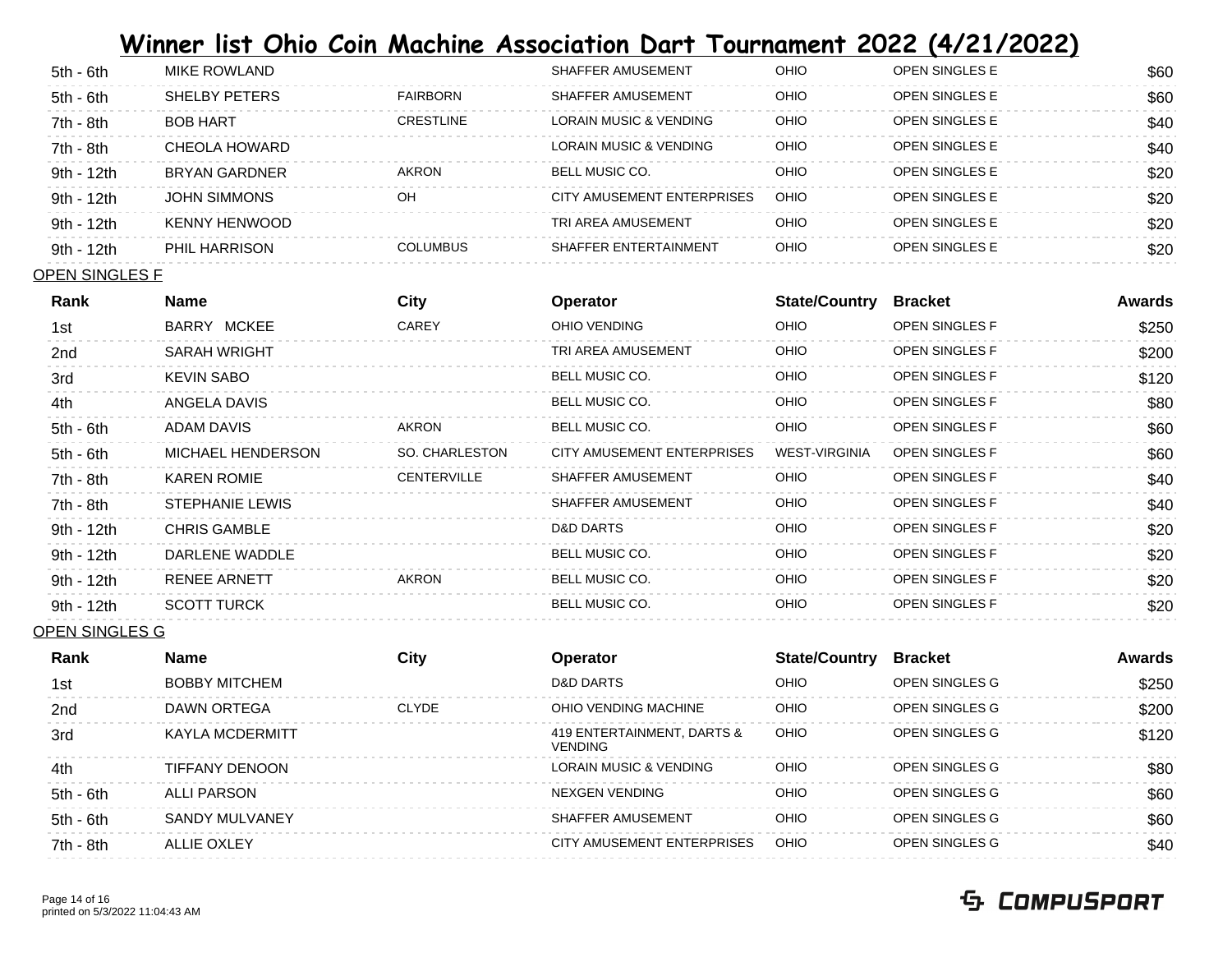| 7th - 8th  | MELODY NEFF     |              | NEXGEN VENDING                    | OHIO | OPEN SINGLES G | \$40 |
|------------|-----------------|--------------|-----------------------------------|------|----------------|------|
| 9th - 12th | JEROME ANDERSON | <b>AKRON</b> | <b>LORAIN MUSIC &amp; VENDING</b> | OHIO | OPEN SINGLES G | \$20 |
| 9th - 12th | LYN BURCHFIELD  |              | LORAIN MUSIC & VENDING            | OHIO | OPEN SINGLES G | \$20 |
| 9th - 12th | MARIA CREAGER   |              | SHAFFER AMUSEMENT                 | OHIO | OPEN SINGLES G | \$20 |
| 9th - 12th | RAYLENE RIGGS   |              | TRI AREA AMUSEMENT                | OHIO | OPEN SINGLES G | \$20 |

### OPEN TEAM A

| Rank        | <b>Name</b>              | Citv | <b>Operator</b>                   | <b>State/Country</b> | <b>Bracket</b> | Awards |
|-------------|--------------------------|------|-----------------------------------|----------------------|----------------|--------|
| 1st         | 9 DART OUT               |      | CITY AMUSEMENT ENTERPRISES        | <b>OHIO</b>          | OPEN TEAM A    | \$720  |
| 2nd         | <b>KASPERS</b>           |      | LORAIN MUSIC & VENDING            | <b>OHIO</b>          | OPEN TEAM A    | \$520  |
| 3rd         | <b>MARK SUCKS</b>        |      | TRI AREA AMUSEMENT                | <b>OHIO</b>          | OPEN TEAM A    | \$340  |
| 4th         | <b>TEAM TWISTED</b>      |      | <b>BELL MUSIC CO.</b>             | <b>OHIO</b>          | OPEN TEAM A    | \$260  |
| $5th - 6th$ | BODADDY'S                |      | CITY AMUSEMENT ENTERPRISES        | OHIO                 | OPEN TEAM A    | \$200  |
| $5th - 6th$ | <b>LAST DITCH EFFORT</b> |      | CITY AMUSEMENT ENTERPRISES        | OHIO                 | OPEN TEAM A    | \$200  |
| 7th - 8th   | <b>PRIETO</b>            |      | OHIO VENDING                      | <b>OHIO</b>          | OPEN TEAM A    | \$140  |
| 7th - 8th   | PUBLIC ENEMY             |      | <b>LORAIN MUSIC &amp; VENDING</b> | <b>OHIO</b>          | OPEN TEAM A    | \$140  |

#### OPEN TEAM B

| Rank        | <b>Name</b>            | City | <b>Operator</b>            | <b>State/Country</b> | <b>Bracket</b>     | Awards |
|-------------|------------------------|------|----------------------------|----------------------|--------------------|--------|
| 1st         | <b>JPTA</b>            |      | SHAFFER ENTERTAINMENT      | <b>OHIO</b>          | <b>OPEN TEAM B</b> | \$720  |
| 2nd         | 2 SHIZ                 |      | CITY AMUSEMENT ENTERPRISES | <b>OHIO</b>          | OPEN TEAM B        | \$520  |
| 3rd         | LOSING MY MIND         |      | LORAIN MUSIC & VENDING     | <b>OHIO</b>          | <b>OPEN TEAM B</b> | \$340  |
| 4th         | THUNDERCATS            |      | <b>BELL MUSIC CO.</b>      | <b>OHIO</b>          | <b>OPEN TEAM B</b> | \$260  |
| 5th - 6th   | <b>MISSION CONTROL</b> |      | SHAFFER ENTERTAINMENT      | <b>OHIO</b>          | OPEN TEAM B        | \$200  |
| $5th - 6th$ | THE GUN SHOW           |      | TRI ARFA AMUSFMENT         | <b>OHIO</b>          | OPEN TEAM B        | \$200  |
| 7th - 8th   | <b>CLUELESS</b>        |      | LORAIN MUSIC & VENDING     | <b>OHIO</b>          | <b>OPEN TEAM B</b> | \$140  |
| 7th - 8th   | DYT                    |      | SHAFFER AMUSEMENT          | <b>OHIO</b>          | OPEN TEAM B        | \$140  |
|             |                        |      |                            |                      |                    |        |

### OPEN TEAM C

| Rank            | Name                     | City | <b>Operator</b>                        | <b>State/Country</b> | <b>Bracket</b> | Awards |
|-----------------|--------------------------|------|----------------------------------------|----------------------|----------------|--------|
| 1st             | SMELLS LIKE BULLS HIT    |      | LORAIN MUSIC & VENDING                 | OHIO                 | OPEN TEAM C    | \$720  |
| 2 <sub>nd</sub> | <b>FAMILY TRADITIONS</b> |      | <b>ACTION</b><br>GAMING/DOBKINBROTHERS | WEST-VIRGINIA        | OPEN TEAM C    | \$520  |
| 3rd             | THE PRETENDERS           |      | LORAIN MUSIC & VENDING                 | OHIO                 | OPEN TEAM C    | \$340  |
| 4th             | <b>HAT TRICKERY</b>      |      | BELL MUSIC CO.                         | OHIO                 | OPEN TEAM C    | \$260  |